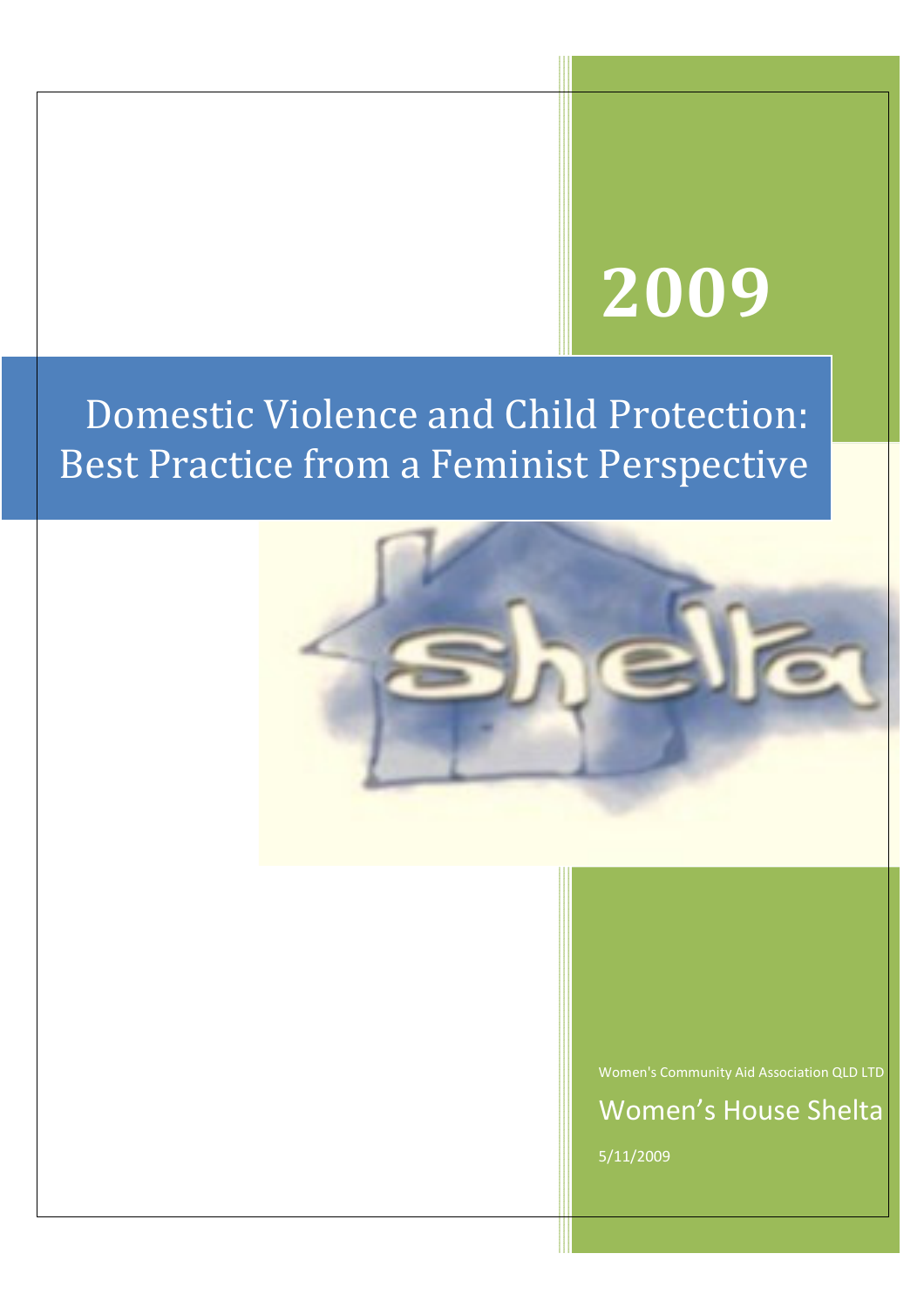#### **Acknowledgements**

Women's House Shelta would like to thank the Women's Emergency Services Network (WESNET) for the provision of funds to assist with this project.

We would also like to thank the workers who attended the Domestic Violence and Child Protection Forum, who provided much of the material and insight referred to in this paper. We would also like to thank their agencies for making their participation possible.

Thanks too, to Kate Harrison, for helping us with suggestions for facilitation of the forum. All stuffups in facilitation, however, were of our own creation

While every attempt has been made to try to encapsulate the ideas expressed, we apologise in advance for any inaccuracies or omissions.

This discussion paper should not be read as representing the views of all agencies or individuals who attended the forum.

We wish to acknowledge the influence of Dr Ellen Pence's work in the writing of this paper.

Women's House Shelta is funded by the Qld Department of Communities.

#### **Copyright**

This discussion paper may be copied or used in any way that will contribute to a feminist understanding of violence against children and their mothers and to redressing social inequities in our society. Copyright for graphics and work quoted remains with the original authors.

Produced by the Women's House Shelta collective, 2009 All enquiries can be emailed to: womenshouse@pacific.net.au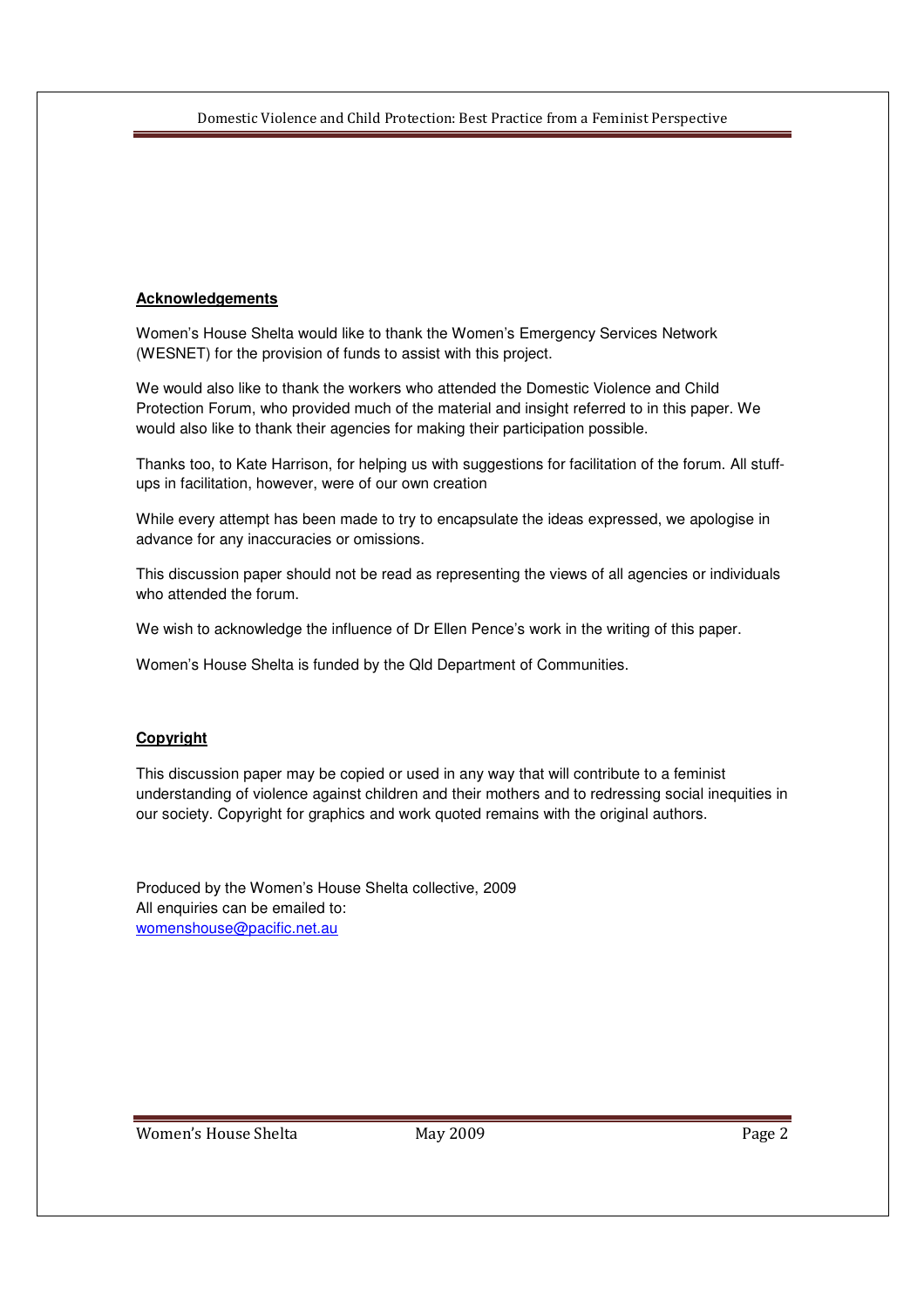#### **Table of contents**

**Introduction** – pages 4 - 5

**Purpose** – p 6

**Framework** - p 7 - 8

#### **Forum introduction** – p 9

#### **Identifying issues and problems** – p 9 - 23

- How is DV characterised or talked about within the child protection system/ what are the dominant explanations for violence? pages 9 - 10
- Have you identified any problems with Police practice, in terms of child protection? / Have you identified any problems in the way Child Safety Assessments are done? p 11 – 13
- Have you identified any problems in the way case management meetings are conducted or case management plans are developed? p 14 - 15
- Have you identified problems with court processes, regarding child protection issues? p 15 - 16
- Does the system / women's services provide perpetrators of violence a means of perpetrating further abuse? If so, How? p 17 – 20
- What are the barriers to women and children staying safe from violent men?  $p - 20 - 23$
- On what grounds does your service make notifications to the Department of Child Safety? p 23 – 26

#### **Identifying solutions** p 27 – 36

#### **Summary of Forum p 37 – 39**

**Practice Recommendations** p 40 - 44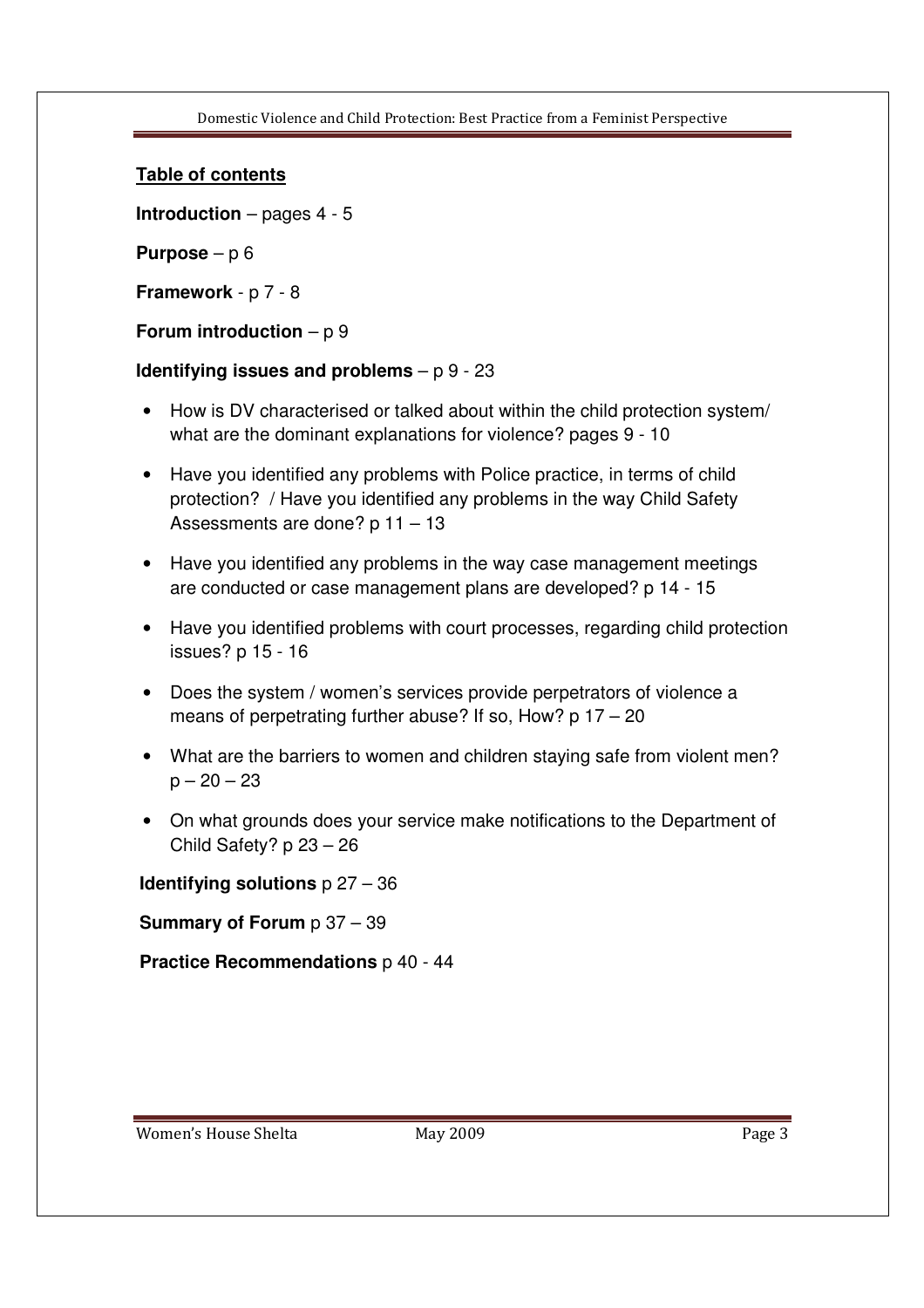# **Introduction**

 Women's House Shelta provides secure refuge accommodation, information and support to women and children escaping violence. Women's House is a feminist, community based organisation and has been operating under the collective management of the Women's Community Aid Association, in Brisbane, for over 30 years.

Over the past few years, workers at Women's House Shelta have noticed that, increasingly, the children of domestic violence survivors are being placed in the care of the State. Often the pretext for the removal of children is that the mother has "failed to protect her children" or has "participated in domestic violence". Little attention seems to be paid to the realities of the power dynamics inherent in domestic violence and the control perpetrators exert over women and children.

We have also been disturbed by the tendency for workers in the child protection system to see domestic violence as relationship conflict, a symptom of problematic parenting or as an anger management issue.

Women residing at Shelta have been subjected to ongoing scrutiny by Department of Child Safety workers. Whilst being given little or no practical support by the Department to keep themselves or their children safe, case plans commonly contain demands that mothers must;

- tell the Department if they move and be open to case-workers coming to their homes,
- **EXECUTE:** attend parenting courses and counselling,
- obtain domestic violence protection orders and / or Family Law orders for residence
- and find appropriate housing

These conditions seem to be in stark contrast to the lack of scrutiny and interventions focussing on perpetrators. As the perpetrators of violence become invisible, the mothers become the focus of the department's intervention.

This paper is in no way meant as a personal criticism of any individual worker or agency. We acknowledge that the expectations placed on the Department of Child Safety's frontline staff are impossible to fulfil and that many child protection workers are doing their best under difficult circumstances. However, we also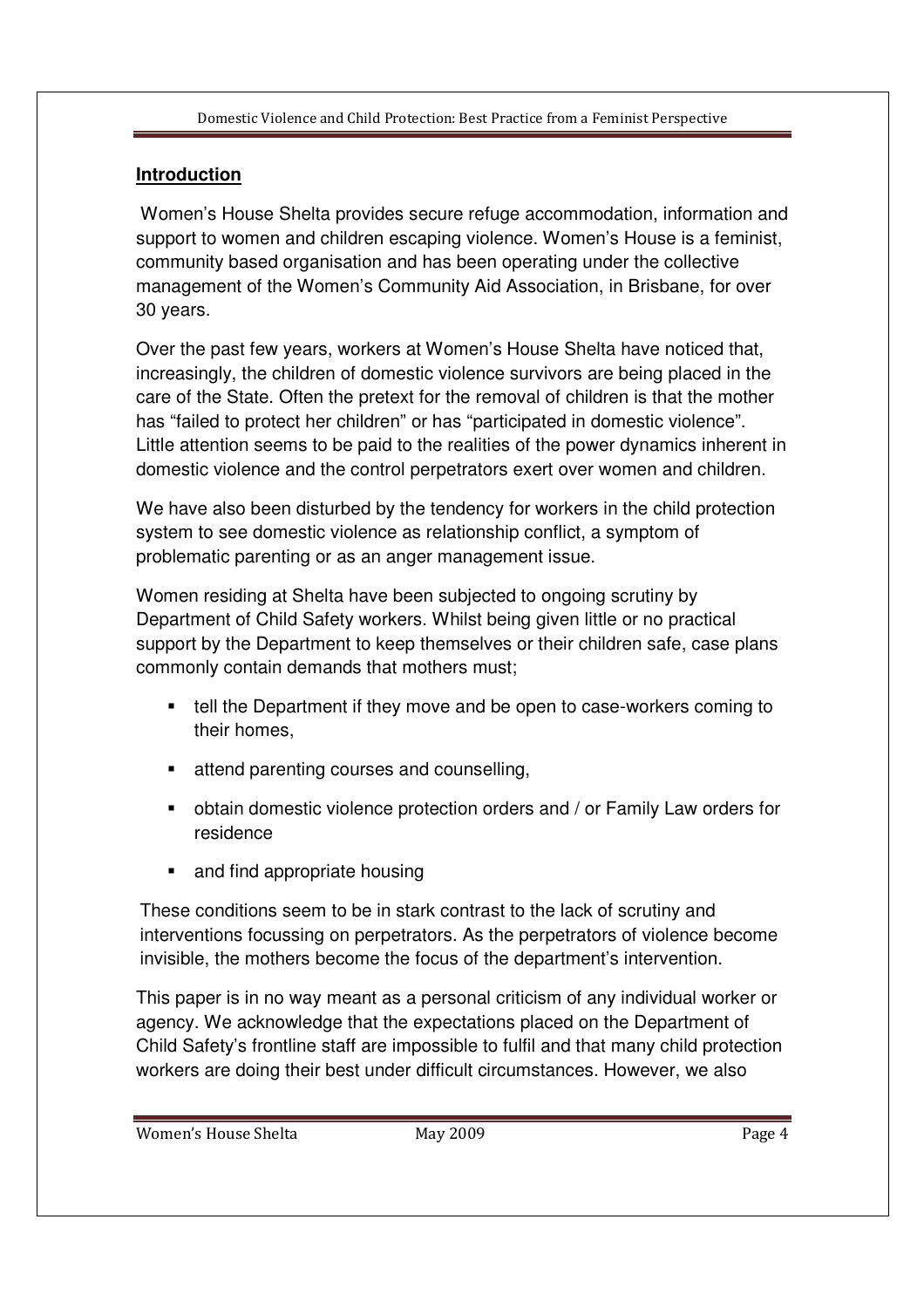believe that current practice, in relation to domestic violence and child protection is highly problematic.

We have also had many occasions for critical reflection when we have examined our own work practice and wondered whether a different course of action would have produced safer outcomes for women and children accessing our service.

Discussions with other domestic violence support workers revealed that problems were not confined to our service or service users. Indeed, reports from other states and internationally show that similar problems exist at the nexus of child protection and domestic violence. Most support workers we spoke with were keen to explore this interface in more depth.

We felt that, as a sector working with the survivors of violence, we needed a forum where we could examine the issues surrounding child protection and domestic violence from a feminist framework, and identify problems and possible solutions. In this way, we hoped that we could stimulate discussion that might result in safer, more effective work practice.

With this in mind, the Women's House Shelta collective sought and secured funding from WESNET to run a forum for domestic violence workers, to explore the intersection of domestic violence and child protection issues and to use information gathered to inform a discussion paper.

These are not problems that cannot be overcome or transformed, but doing so requires a critical examination of our present course, a more sophisticated understanding of how institutions—such as the legal system—continuously reproduce relationships of domination between men and women, and a commitment to finding new ways to stand in solidarity with women. Ellen Pence; Advocacy on Behalf of Battered Women; page 1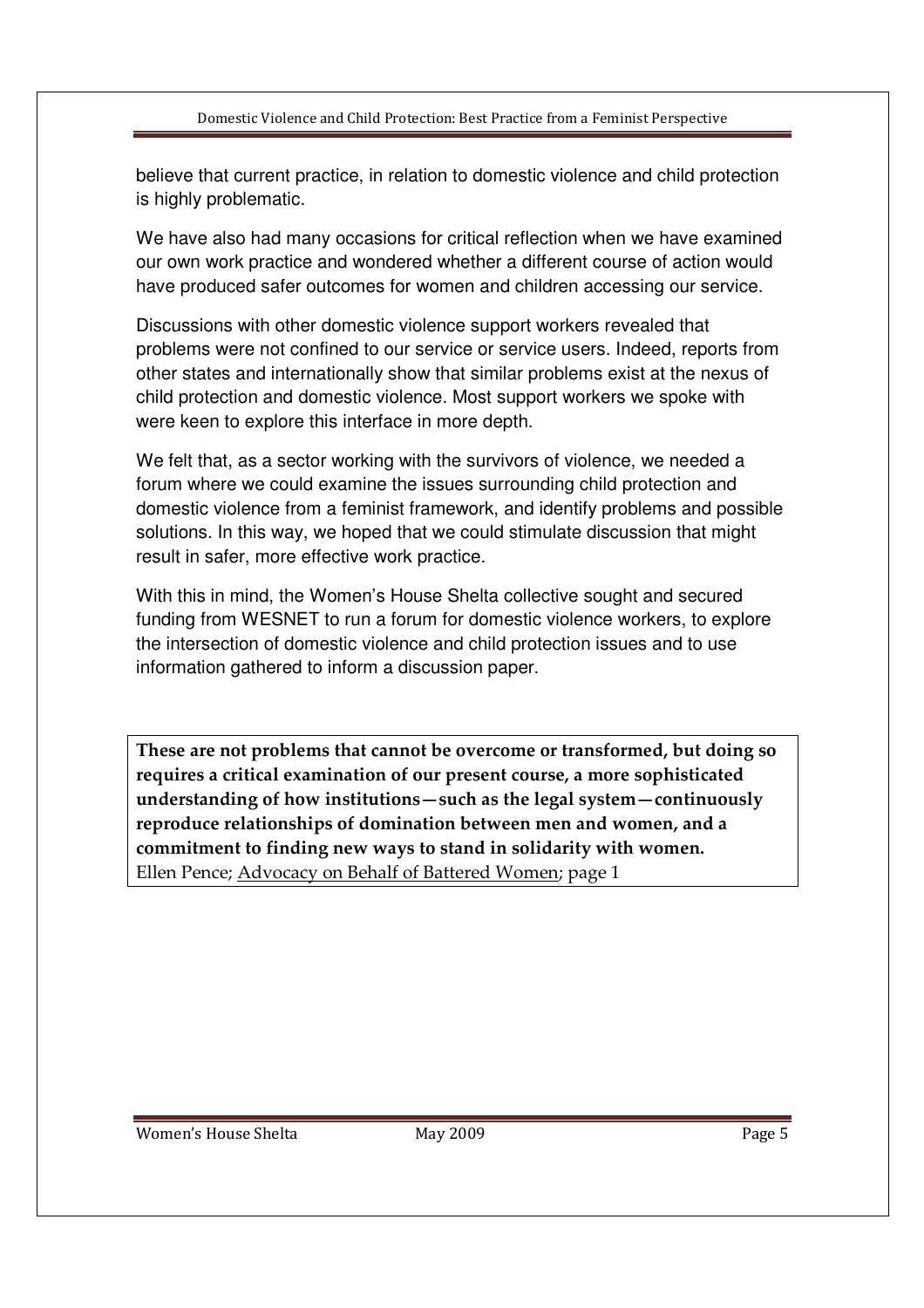## **Purpose**

The Women's House Shelta collective hopes that this paper will

- **Stimulate discussion**
- Contribute to a critical examination of how we work with women and children experiencing violence and the men who abuse them
- **-** Result in a re-prioritising of work practices and policies which improve the safety of women and children
- **Place the responsibility for stopping men's violence onto those men and** the systems and services that are charged with working with them.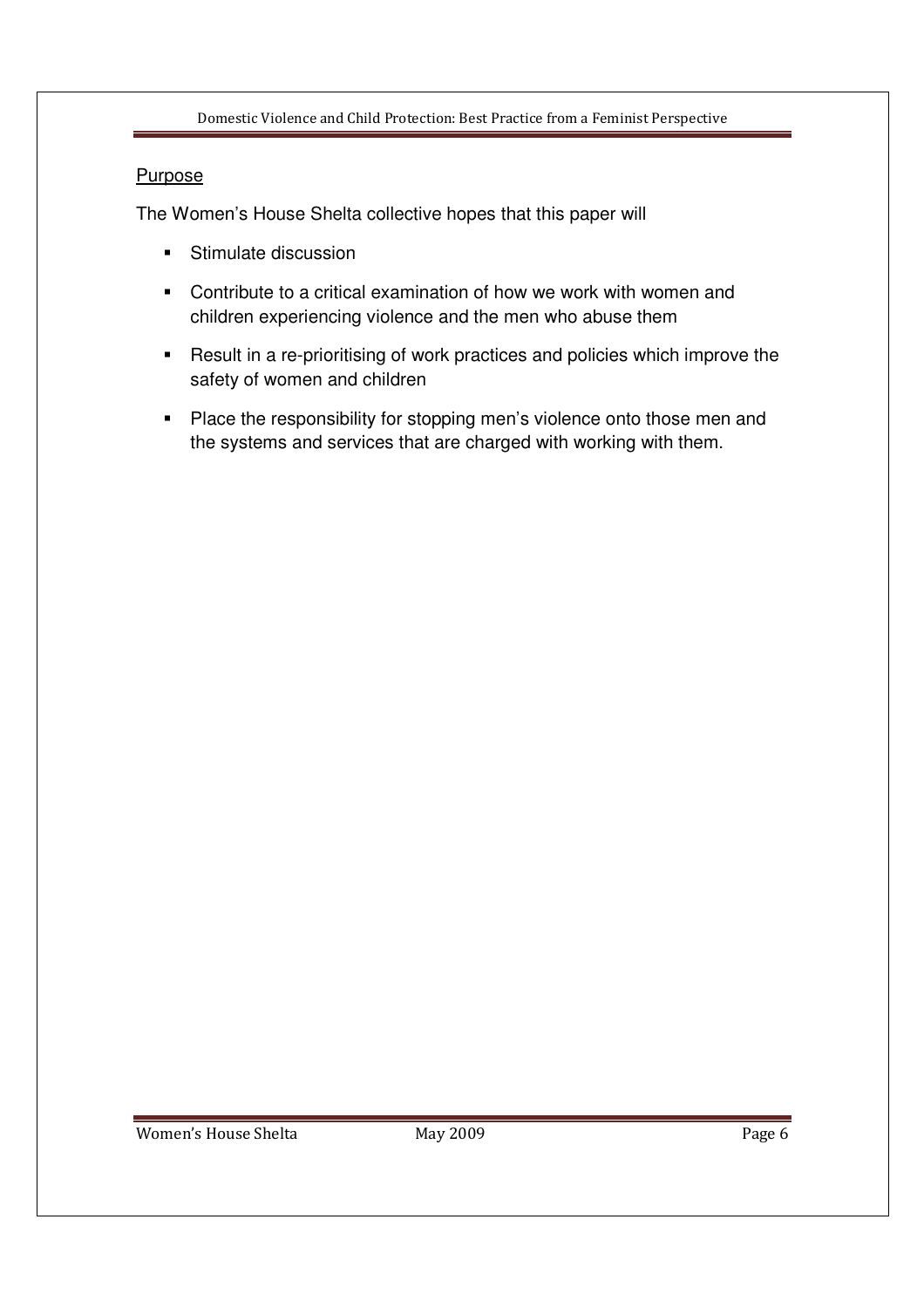## **Framework**

An integral part of this critical examination is the importance of using a feminist framework. A feminist framework locates violence against women and children as occurring within a society where male dominance is normalised and men feel entitled to use violence to maintain their privileged position. Our systems and institutions, such as the "family" and "marriage", have served to maintain this dominance. As feminists we understand that men's violence against women is exacerbated by other forms of social inequality such as racism, poverty and class bias.

In 1992, The "National Committee on Violence Against Women" released a report titled National Strategy on Violence Against Women. According to this strategy, "**Much of the oppression of women directly benefits men and, in many instances, this oppression is accompanied by violence. Men who are violent towards women are behaving from within a belief system which informs them that they have a right to supremacy; to own and control women; to punish women for non-compliance or disobedience; to be violent to women degraded or humiliated for any reason; to rape women if they so wish; to monitor and control what women do and with whom they have contact; and to with-hold access to any financial or other resources**." (page 7)

Men remain largely invisible in practice and discourse surrounding child protection. Most child protection interventions focus on mothers. Women are blamed for not leaving the perpetrator, yet we know that men's violence doesn't necessarily stop, and often escalates, after separation.

It is vital that we resist attempts to pathologise and blame women who are abused. As Ellen Pence says in Advocacy on Behalf of Battered Women, we want to "train the eye of scrutiny away from a woman's so-called "healthy" response to being beaten, on to both the abuser and the institutional practices that failed to help women." (page 2/ Chapter 17 of "Sourcebook on Violence Against Women", pp. 329-343, copyright © 2001, **www.Sagepub.com**)

 Throughout this paper we refer to "victims" of domestic violence as "women" / "women and children" and "perpetrators" as "men", to acknowledge that the vast majority of Domestic violence is perpetrated by men against women. However, we also acknowledge that there are women who are violent to their same sex partners, a small number of women who are violent to their male partners and women survivors of violence who may use violence in certain situations. We agree with other researchers who have identified that women's use of violence is different from men's use of violence; that women's violence is neither as widely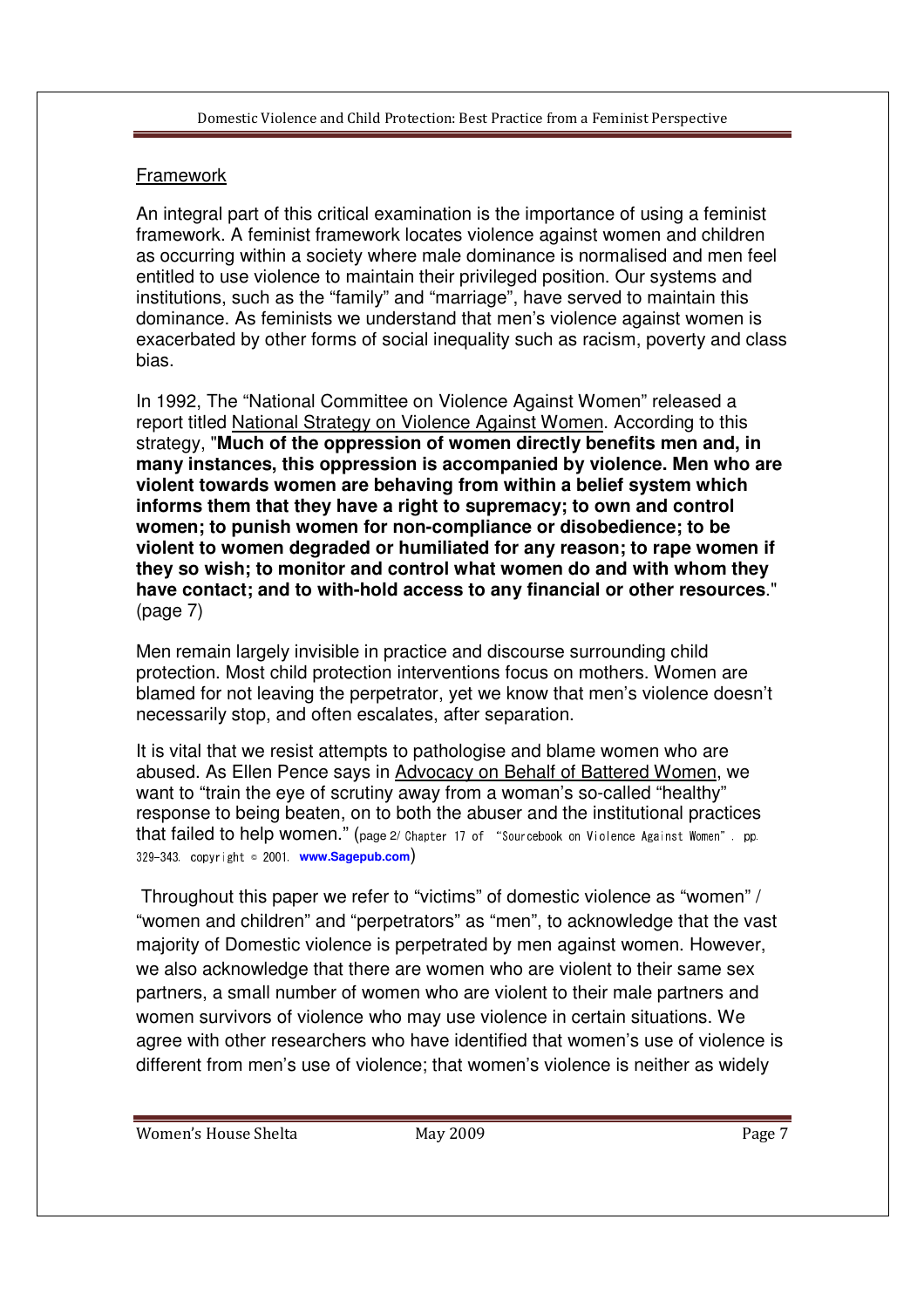used nor as severe and that men rarely fear their female abusers to the same extent. (Michael Flood; Bagshaw et al, 1999)

We define domestic violence as a pattern of abuse by one person in an intimate partner relationship, designed to exert coercive control over the other.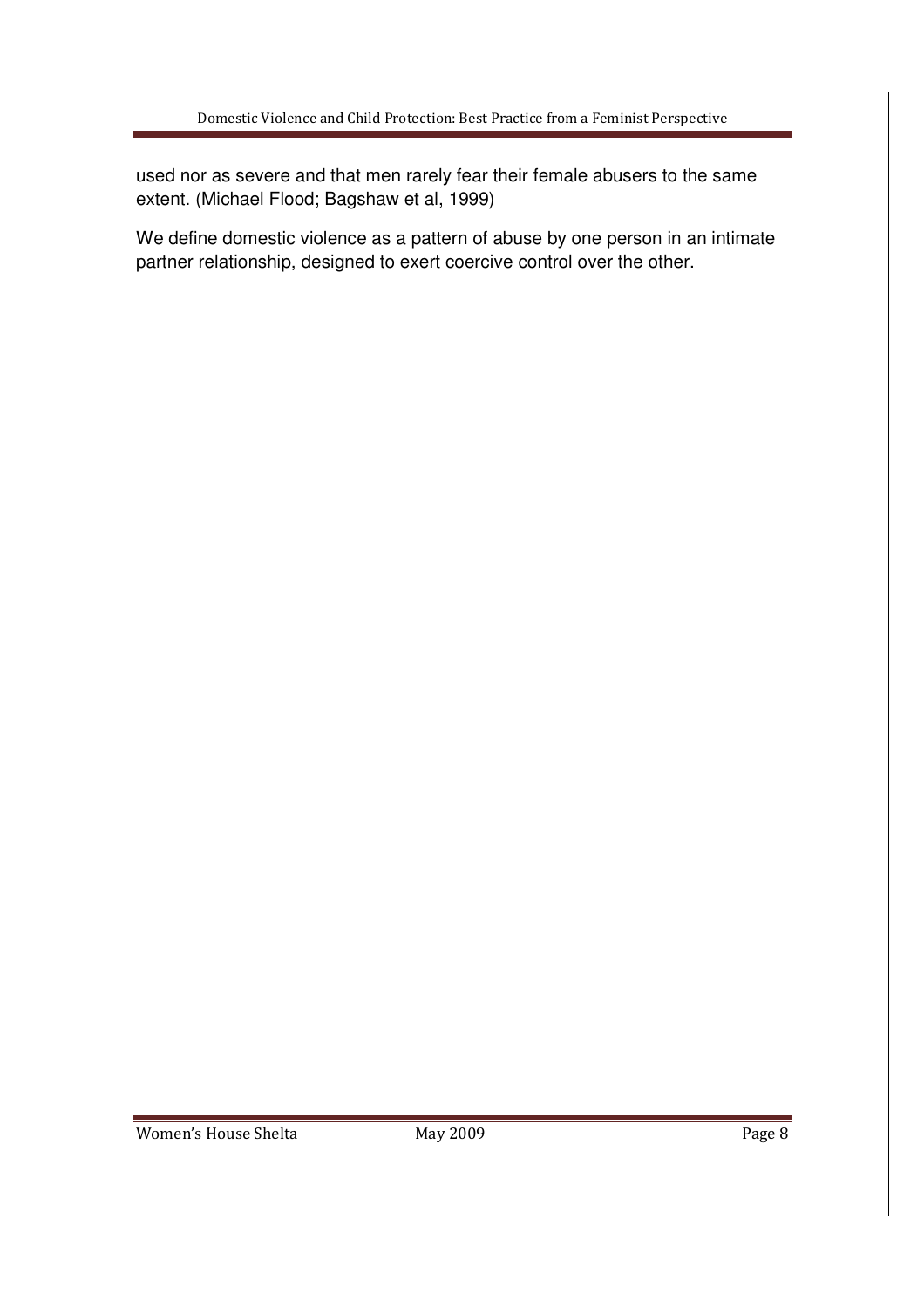# **Forum**

The Domestic Violence and Child Protection Forum was held on the  $18<sup>th</sup>$  of February 2009. Around 50 workers registered for the forum with 35 participating on the day. While the primary target group of the forum was domestic violence support workers, the forum was attended by a more diverse group of participants, including students, various women's refuges, the Immigrant Women's Support Service, child protection peak body PeakCare, the state's refuge referral service DV Connect and others.

The day was divided into two sessions; the morning session focussed on identifying issues and problems and the afternoon session focussed on brainstorming solutions.

We used 7 questions to help identify issues and problems, in relation to domestic violence and child protection:

# **Question 1) How is DV characterised or talked about within the child protection system / what are the dominant explanations for violence?**

The dominant explanations for violence within the child protection system, as revealed by forum attendees, mirror common perceptions that domestic violence is a matter of interpersonal conflict, relationship breakdown, anger issues and substance abuse and that domestic violence relates mainly to people from lower socio-economic or particular cultural groups.

Ellen Pence, in Advocacy on Behalf of Battered Women says, "**Practices that assumed that violence was the result of a relationship gone sour were particularly problematic because of the resulting intervention activities that focused on changing women. These practices were not simply misguided or ineffective; they were often dangerous**." (Page 4)

Forum participants found that within the child protection system, domestic violence is often framed as something that women participate in, or that they 'choose'; with women being accused of "failure to protect", an "unwillingness to protect" or that they are "unable to protect" their children 'from domestic violence'. The violent man is absent from this discourse and largely free of scrutiny by the Department.

Perhaps one factor in this failure to engage with violent men, as proposed by attendees, is that department case workers are scared of the perpetrators. One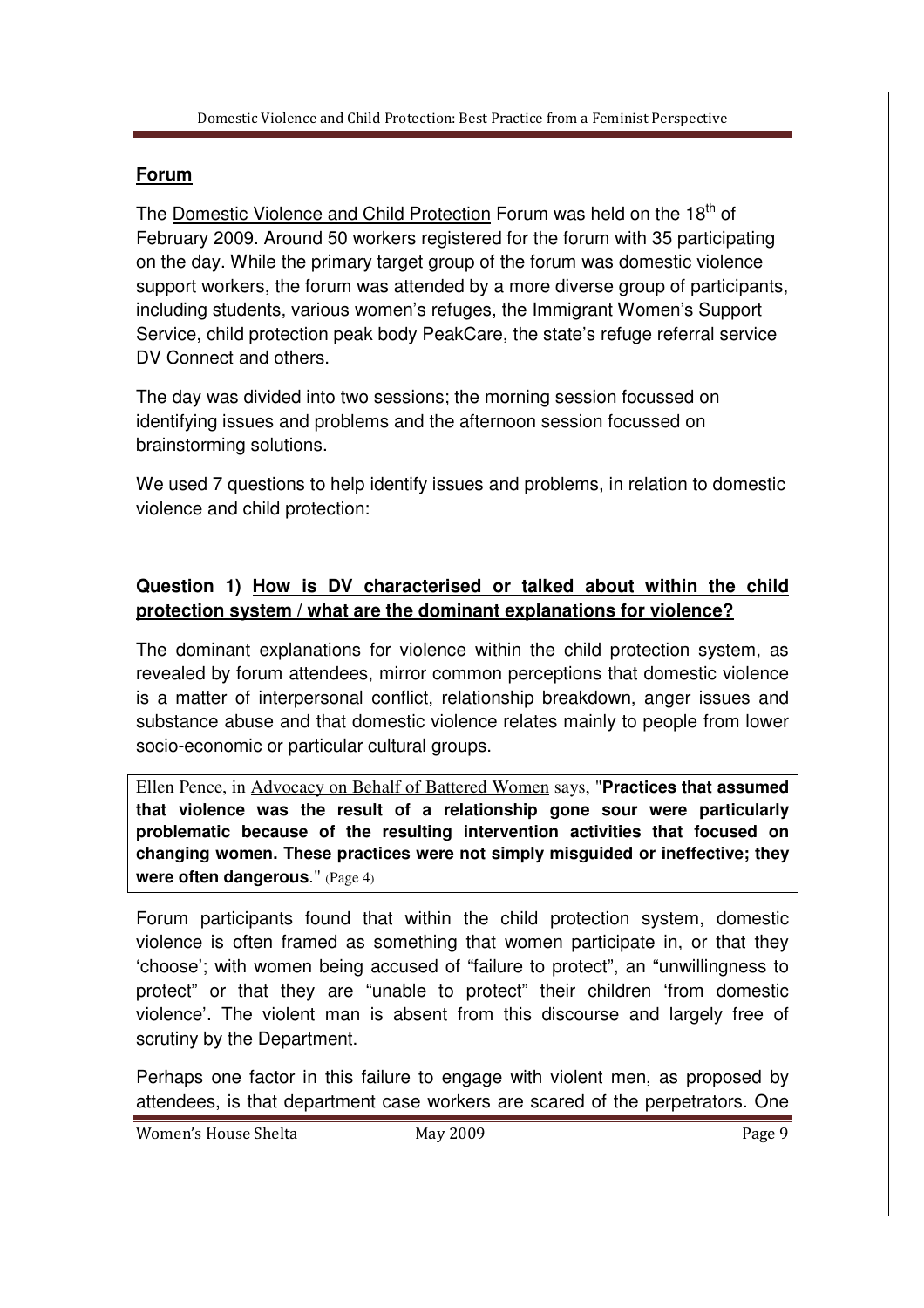worker at the forum told of a woman being asked to pass on messages to the perpetrator, by the case worker – yet other Child Safety Officers may well threaten women with the removal of their children if they contacted their former partner of their own accord.

It was also noted that an absence of awareness of cultural context and practices can result in some behaviour, eg; smacking, to be viewed as abuse rather than discipline – and result in unnecessary and traumatic interventions.

Domestic violence and child protection appear to be treated as separate issues within the child protection system.

"**Our findings concerning the co-incidence of violence against women and child abuse are particularly important given that professional discourses and practices typically have treated the two as entirely separate. Moreover, in different areas of professional practice the same behaviours may be met by quite different responses. For instance, Eriksson and Hester argue that in child protection cases mothers may be expected by social services to actively protect their children from abuse, and yet in divorce cases 'mothers who bring up problems related to men's violence are likely to be considered uncooperative'. They argue that these distinctions in professional practice are so great as to constitute 'two different planets' and have a tended to negate recognition of the links between men's violence to women partners and the abuse of their children.**" (Negotiating Child Residence and Contact Arrangements Against a Background of Domestic Violence, Kaye et al, 2003)

Some forum participants thought the Department of Child Safety viewed mothers as separate from their children – not their area of concern – and blamed and looked down on women abused by their partners. They further noted that domestic violence is not a priority of the Department and is not taken seriously by police.

According to workers at the forum unrealistic demands are placed on mothers, who have been subjected to domestic violence, to comply with directions from child safety officers to get Domestic Violence Protection Orders, Family Court Orders relating to residence of children, enter refuges and to attend counselling. These women are further subjected to scrutiny around their parenting and ability to control the man who has exercised terroristic violence / control over her and her children.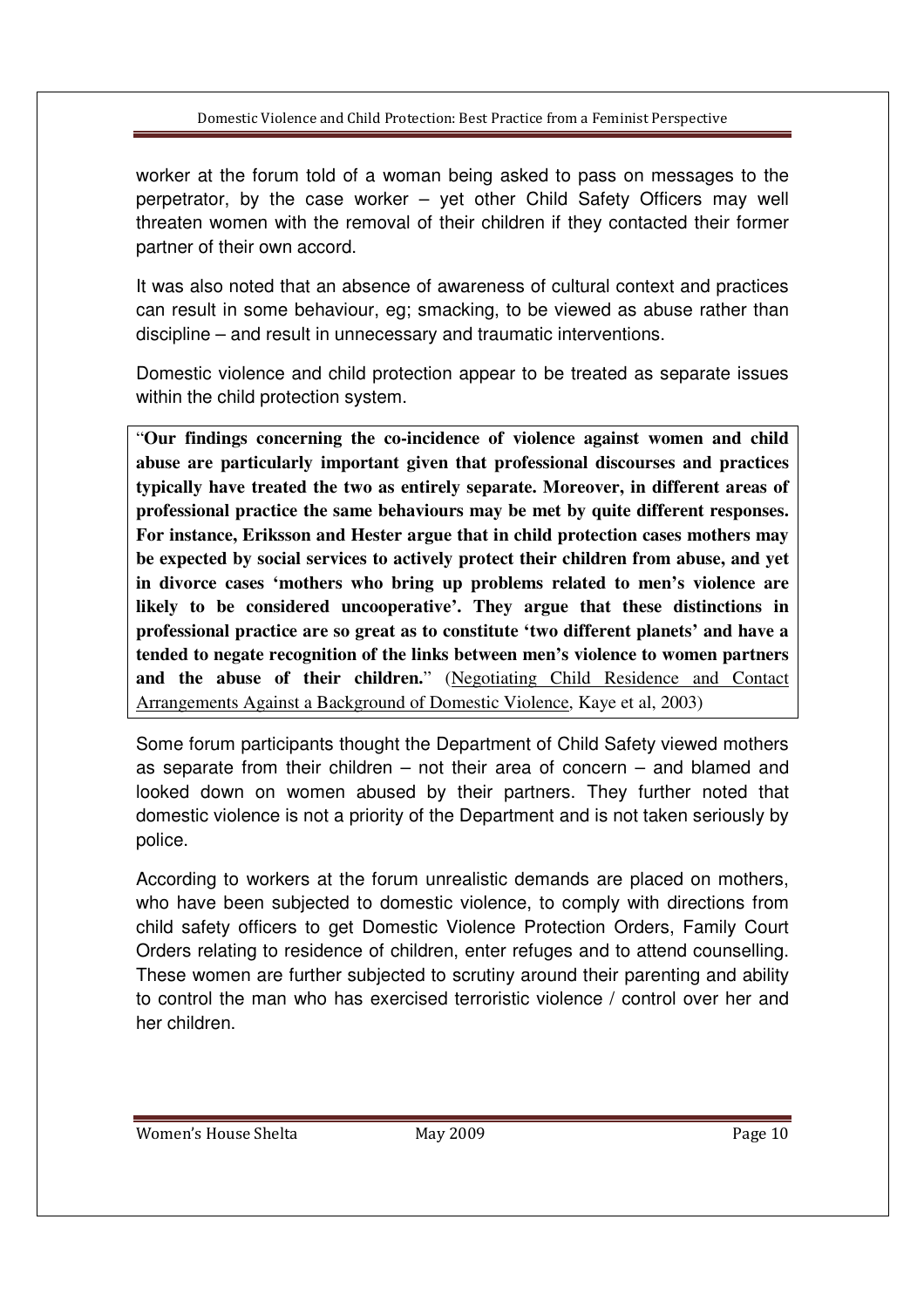# **Question 2** a) **Have you identified any problems with Police practice, in terms of child protection?**

## **2b) Have you identified any problems in the way Child Safety Assessments are done?**

When responding to these questions, forum participants identified many problems with police practice and Child Safety assessments.

# **Part a) Have you identified any problems with Police practice, in terms of child protection?**

Some elements of police practice were identified as further endangering women and children escaping violent men and it was also noted that the system supports this undermining of safety. The time taken for police to respond to callouts to domestic violence was seen as problematic, as was the failure to follow through on breaches.

**"Prosecutions of breaches of protection orders often result in no conviction being recorded or in trivialising fines."** (Heather Douglas, p1, The Criminal Law's Response to Domestic Violence: What's Going On? 2008; published in Sydney Law Review )

Forum attendees noted that rather than police attempting to establish who the predominant aggressor is, in instances where women use violence or selfdefence, many arrest women for domestic violence. Some workers spoke of police calling DV Connect, the State-wide refuge referral service, and demanding to know the whereabouts of women. Others said that perpetrators were able to use police to find the woman and children by filing a Missing Persons Report.

Some workers felt that police are "notoriously bad" at interviewing women and children and tend to "side with perpetrators". One woman gave an account where a five year old child was frightened at the prospect of being interviewed by a couple of big policemen. Another woman told us that her "client went to the police" because her daughter was bleeding from the vagina and the mother was told that she was "trying to keep the child away from the father"; whereas the father was seen to be acting protectively because he took the child to a doctor.

According to the forum participants, many women have good reason to fear the police. Some police are known to be perpetrators of domestic violence themselves (dv workers have had contact with women escaping from partners who are policemen) and others espouse attitudes that support violence against women. Some women have had poor experiences of police in Australia and fear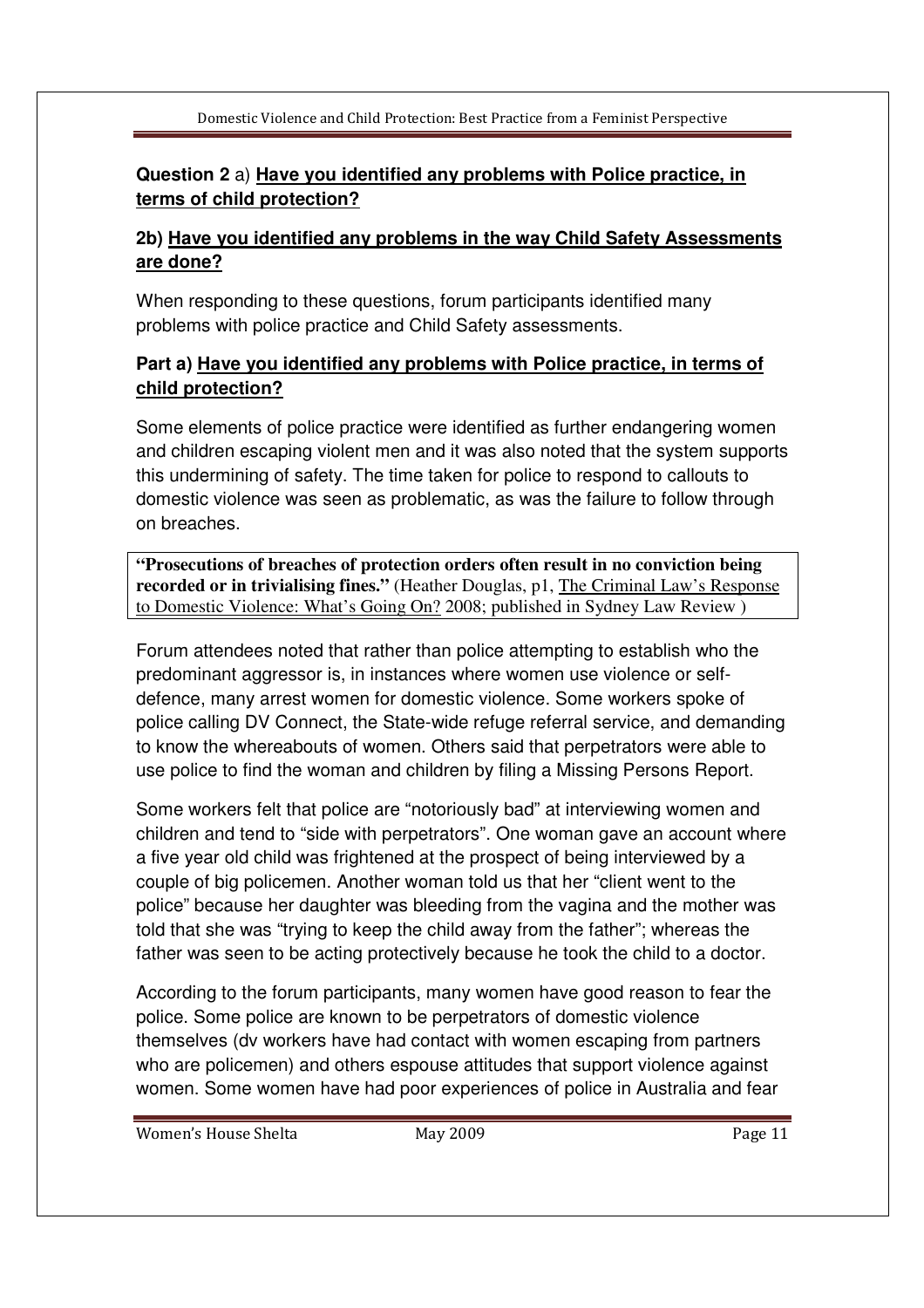assault and / or rape. An example adding weight to these concerns is the recent case where a Rockhampton Police sergeant was charged with rape and indecent treatment of children.

http://www.news.com.au/couriermail/story/0,23739,25251286-5003402,00.html

 Police are perceived to be agents of power / control, especially by Aboriginal women and immigrant women from countries where police regularly engage in torture and abuse. This means that some women may be afraid to call police for protection.

Further problems were identified with poor understanding of cultural context / difference and poor practice around, or failure to use interpreters. One worker told of police using the perpetrator to interpret for the woman.

# **Part b) Have you identified any problems in the way Child Safety Assessments are done?**

Workers attending this forum had much to say about the framework from which Child Safety Assessments are made. The majority clearly articulated that the Child Protection System operates within an Anglo-Australian patriarchal society, framework and belief system. Participants identified problems with Child Safety assessments as being based on the beliefs, values and cultural lens of those making assessments.

The lack of use of interpreters was identified as a significant problem in assessments; as was Child Safety staff not being able to work cross-culturally and assessments taking place without regard for cultural context.

Many Child Safety policies and practices were said to compound the victimisation of women and children, with women routinely being held responsible for the violence and expected to manage their partner's use of violence against them and their children. Workers reported that women are regularly told that they have to go into refuge, obtain a Domestic Violence Protection Order, apply to the Family Law Courts for residence of their children and attend parenting classes – in order to stop their children being put into foster care.

**"Consequently, the mothers were left with almost full responsibility to undo the harm to their children, not because the workers were victim blamers, but because they were not institutionally organized to directly intervene with male offenders. The worker's role was to police the mother. Thus, the relationship between the mother and the worker quickly became hostile, adversarial, or punitive, negating any chance of building an effective alliance to protect the children**.**"** Ellen Pence and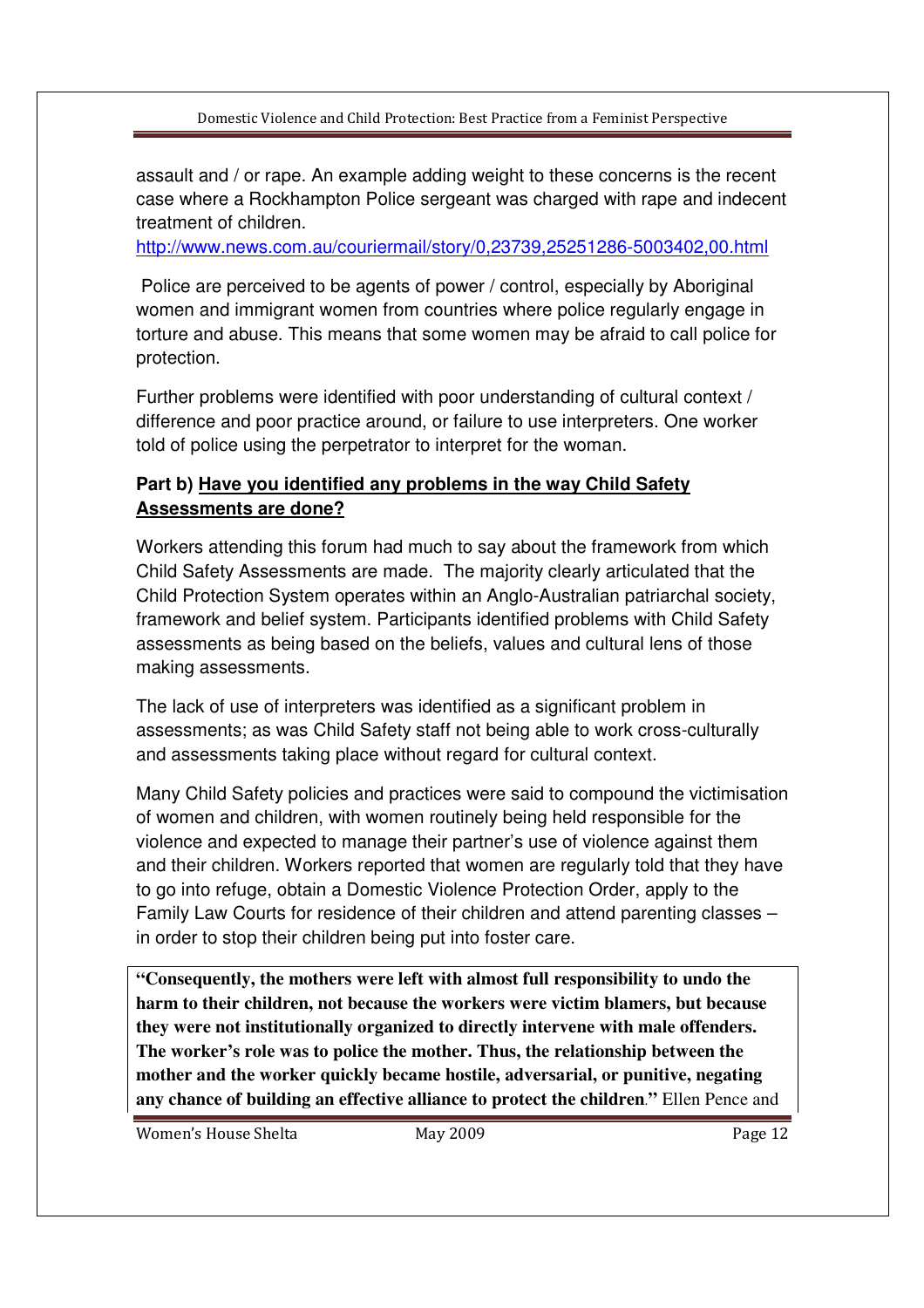Terri Taylor; Building Safety for Battered Women and their Children into the Child Protection System, page 15

Children are sometimes taken without warning and this can be traumatic for the child/ren and mother. Some participants spoke of children blaming themselves for the break-up of the family.

In terms of the methodology of Child Safety assessments, problems identified included – workers relying on hearsay as evidence, an investigation stopped while the woman was in refuge, investigations being "inappropriate" and lacking offers of appropriate support to the woman, children and other family members. It was also found to be problematic that officers making assessments are often very young and inexperienced.

Some staff attending the forum were confused about their obligations with regard to mandatory reporting and duty of care and asked "What is it?" and "What do we do with it?" Some also felt that the Department's response to notifications was often either too little, too much or nothing.

 Most attendees said that the violent man / perpetrator should be taken away, rather than the onus being on the woman to leave him or the children being removed. Similarly, it was felt by most that perpetrators need to be held accountable and need to become the focus of the Department of Child Safety's interventions.

**"Some analysts favoured a position that the intervention should be on behalf of both the mother and the children through an order for protection filed by the CPS worker. By using the protection order in this way, the state can remove the offending party (whether the biological parent of the children or not), monitor that party's compliance with court exclusion orders, and incarcerate those who fail to obey the orders. Yet, no county had oriented its intervention in this direction. Instead, counties have used the power to remove children from their homes as a club to obtain cooperation from one or both parents. Because the threat of removal of children from home is typically a more effective weapon against mothers, it is used disproportionately against them. There is no mechanism built into the child protection case processing system for a child protection worker to directly intervene with male batterers."** (Pence and Taylor; Building Safety for Battered Women and their Children into the Child Protection System, page 18.)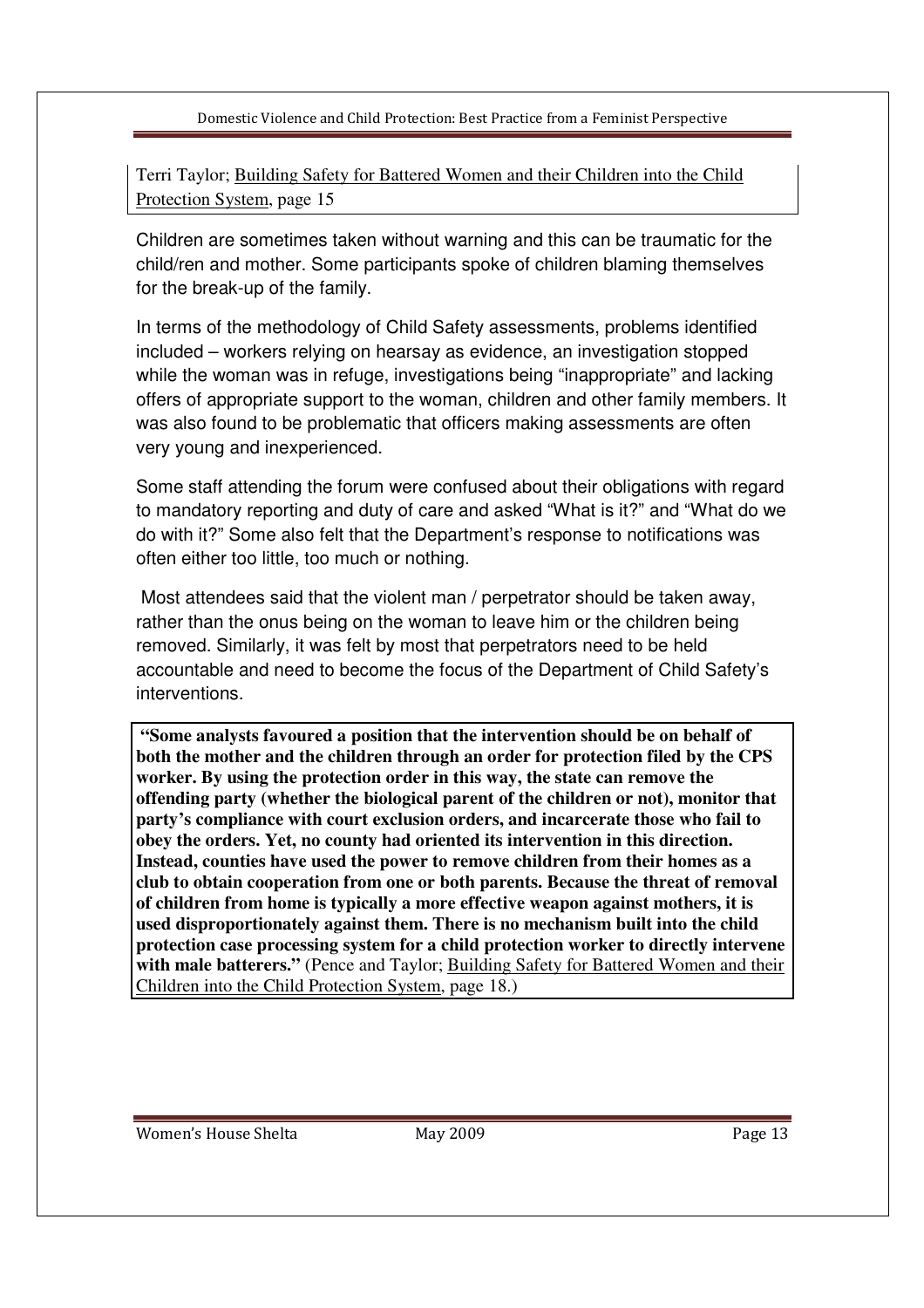# **Question 3) Have you identified any problems in the way case management meetings are conducted or case management plans are developed?**

Case plans were described by women at the forum, as being "very generic" and not reflecting the particular needs and circumstance of each person or family. Workers talked about their clients' history of foster care, children's homes or abuse not being taken into consideration and of women having their babies / children removed on the basis of the prior removal of their older children.

Violent men are notably absent from case plans and Department demands. Whereas women are subject to close scrutiny, must notify the Department of their whereabouts, have their homes open to impromptu case worker visits and have many 'hoops to jump through' such as attending parenting classes, counselling and obtaining urine tests – the men who are violent to these women and their children have little or no demands placed on them.

Some forum participants identified that they had, or currently worked within the Child Protection System. They – and others, saw the child protection system as placing unrealistic demands on its staff, with the mostly young and inexperienced case workers poorly supervised, under resourced and completely over loaded with high level cases. Excessive case loads of 30+ clients were reported to lead to planning months in advance, "predictive planning", and that this included advance planning for case meetings. It was noted that there was a chronic depletion of experienced workers. A high turnover of staff leads to a lack of continuity for women and children.

Some attendees talked about a lack of uniformity between area offices, with differing cultures, response, case management and values.

The system is seen as being driven by times frames, fear, an avoidance of risk and knee-jerk reactions. Workers also identified a culture of unwillingness to coordinate and manage cases with other services.

Mothers were seen as being a low priority for Child Safety workers. It was reported that women who are homeless have been expected to pay for supervision when having child access at supervision / contact centres. Other women have been expected to pay for reports ordered by the Department of Child Safety.

A lack of cross-cultural awareness and use of interpreters was again found to produce poor outcomes for clients, this time in relation to case management.

Murri women and children reportedly have to go through two processes, one with the Department and the second with IFACSS – the Indigenous Family and Child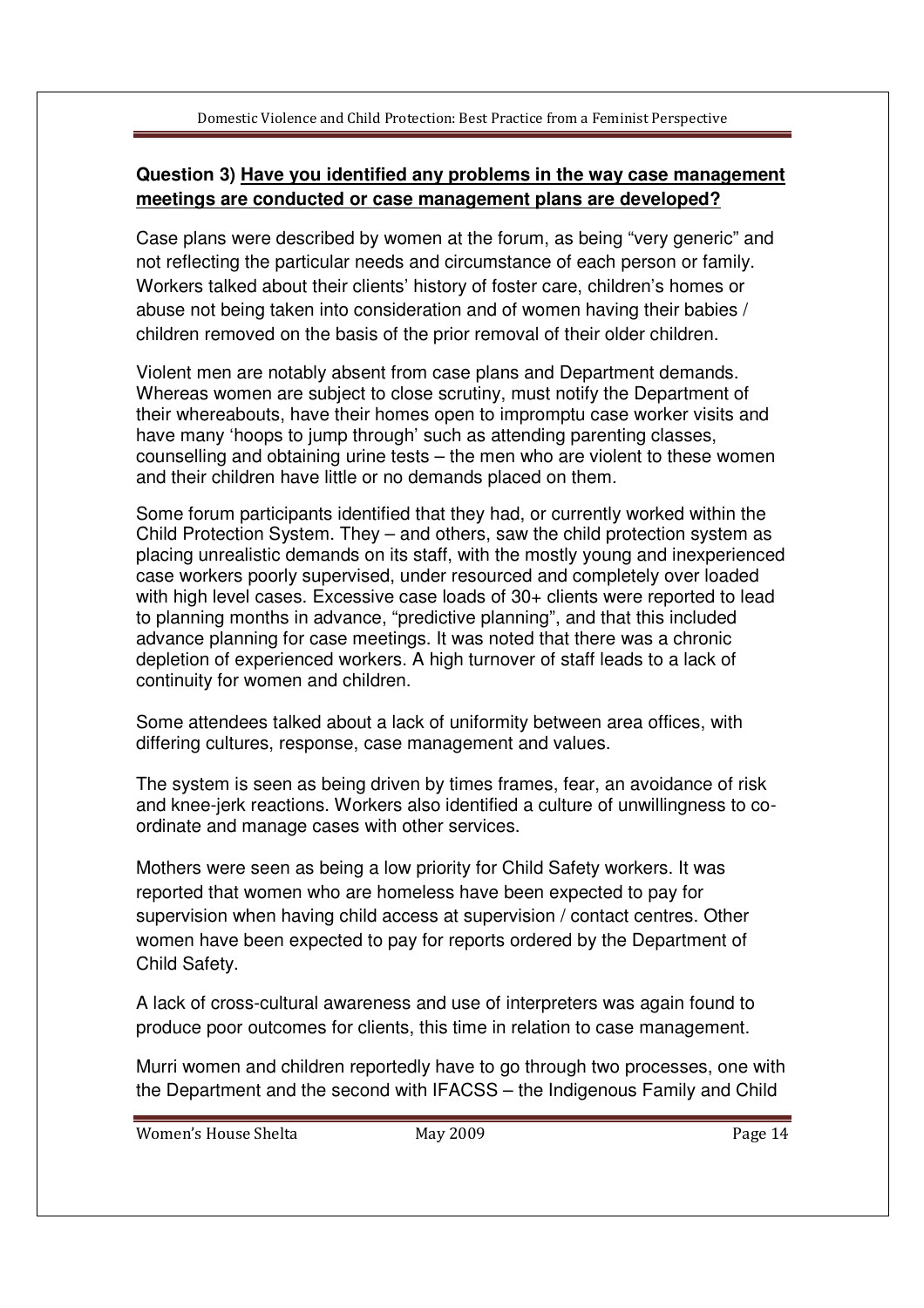Support Service. However, the benefit of this dual process was said to be small as the support that IFACSS is able to offer is thought to be very limited.

# **Question 4**) **Have you identified problems with court processes, regarding child protection issues?**

Workers at the forum saw the court processes, regarding child protection issues, as being largely disempowering for women. Further comments were that there are many barriers to women's engagement in the legal process and that women are disadvantaged from the start. Women may have many other urgent matters to attend to such as securing housing, childcare, Centrelink payments and medical appointments and may have to rely on public transport. Mothers were seen to be intimidated by the court process and workers felt that mothers were accorded far less credibility than the Department of Child Safety workers giving evidence against them. While it can be difficult for many women to access Legal Aid and appropriate advice and representation, working single mothers face an additional hurdle as they are often denied Legal Aid, but may not be able to afford to hire a solicitor.

Power was a common theme in these discussions and many women felt that various government systems don't recognise the power that perpetrators have – in terms of money, social position and confidence and where women who have been abused may appear to be emotional and not coping, men may appear more logical and together. It was felt, by those at the forum, that traditional, conservative attitudes towards women provided different expectations for men and women. While violent men seem to be guaranteed at least supervised contact with their children, women become fearful and compliant for the sake of their children. Men's violence against women is normalised and women are often blamed for being abused.

Participants thought that players within the child protection system lacked a cross-cultural practice framework and an analysis of the impact of privilege on their decision making. This especially affected court outcomes for Aboriginal, Torres Strait Islander and immigrant women. Examples of misunderstood cultural practices included; the sharing of sleeping areas - a practical necessity in many countries and practices involving the use of the young to look after smaller children.

It is interesting, but not surprising, to hear that most workers at the forum included the Family Court as a court process relevant to child protection. This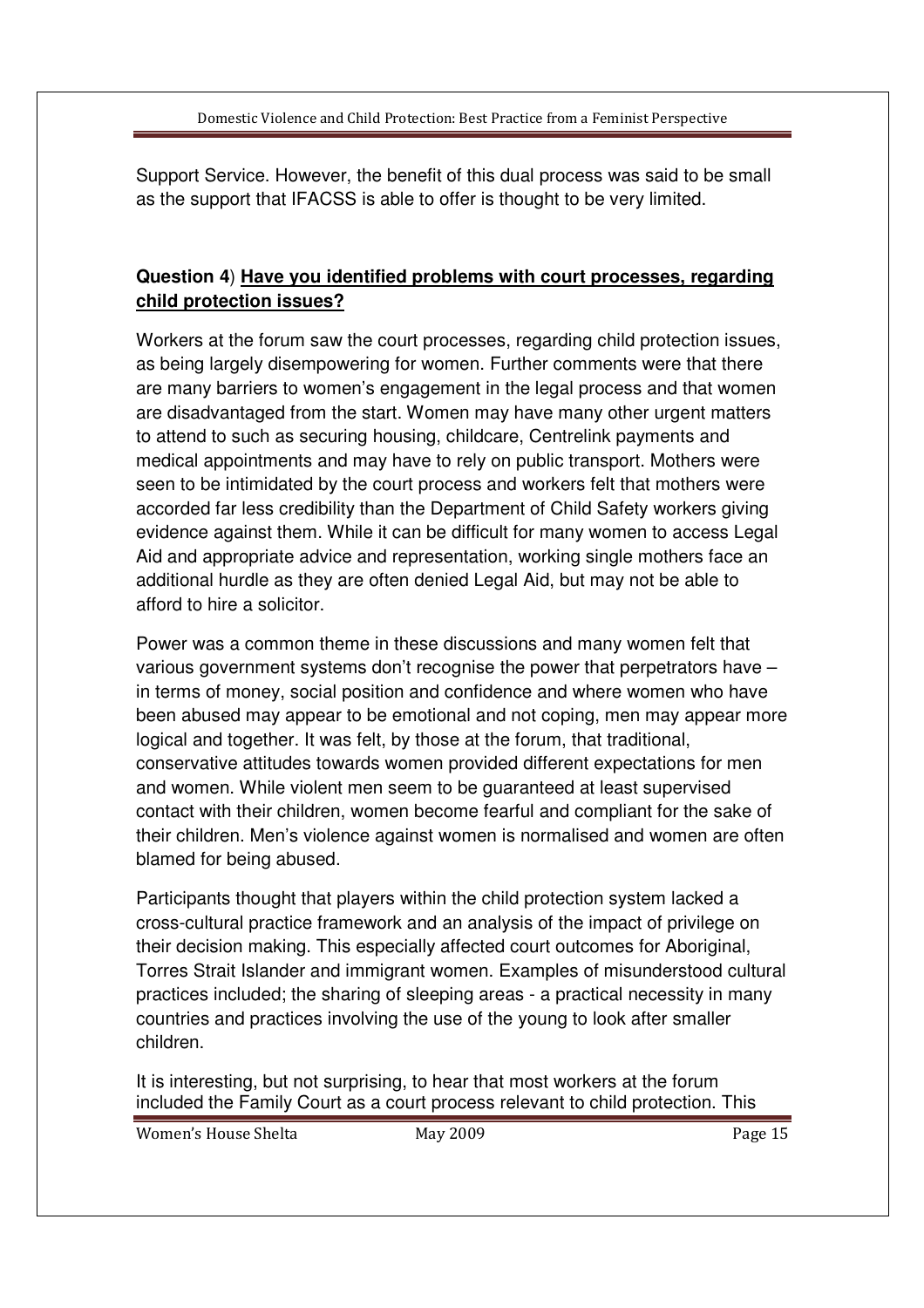mirrors research over the last 10 years or so which has identified that child protection has become a core business of the court. ((Brown, Fredrico, Hewitt, Sheehan, R., 2001, Resolving Family Violence to children: "The evaluation of project Magellan, a pilot project for managing Family Court residence and contact disputes when allegations of child abuse have been made"; Family Law Council of Australia, 2002, Family Law and Child Protection; Alison Hay, 2003, Child Protection and the Family Court of Western Australia: The Experiences of Children and Protective Parents; Rendell et al, 2002, An Unacceptable Risk , etc) Some workers talked about the restrictions on mothers of children in regard to the changes to the Family Law Act, e.g. visiting relatives interstate. Others saw the changes to the Family Law Act as severely impeding women's ability to get away from their violent former partner. "Fathers' rights" were seen as more important than the child's rights. Workers posed the question; "Should violent fathers be seen as appropriate fathers, by the Family Law System?" There was a resounding call for a review of the Family Law processes affecting women and children who have experienced domestic violence.

A lack of communication and flow of information between the various State and Federal courts dealing with the safety of children and their mothers was thought to be problematic, as was the fragmentation of issues by the law and women's legal representatives.

Complaints were identified as an area of concern for workers attending the forum. Some felt that women are not informed about how to make complaints against the system, workers and lawyers - and when they did, it was felt that they were ridiculed, dismissed and defamed; leaving the woman disempowered once again.

This topic elicited many questions around the children's needs and the ability of players within the system to competently identify and respond to those needs. Is the Department's care of children safe and adequate? The 2003 review of the system certainly raises doubts. Other questions asked included; "Who tells the child's story?" "What are the wishes of the child?", "How impartial are the Independent Children's Lawyers / Children's Representative? And how much do their personal attitudes and beliefs effect their decisions?" Some workers thought that the Department was too quick to act without getting the entire story. They also found that the removal of children was too often the first response, without the exploration of alternatives such as placing children with other family members.

Women attending the forum felt that women and children involved in the child protection system are labelled and stigmatised: women are "bad mothers" and children are "challenging", "problem children" or "difficult".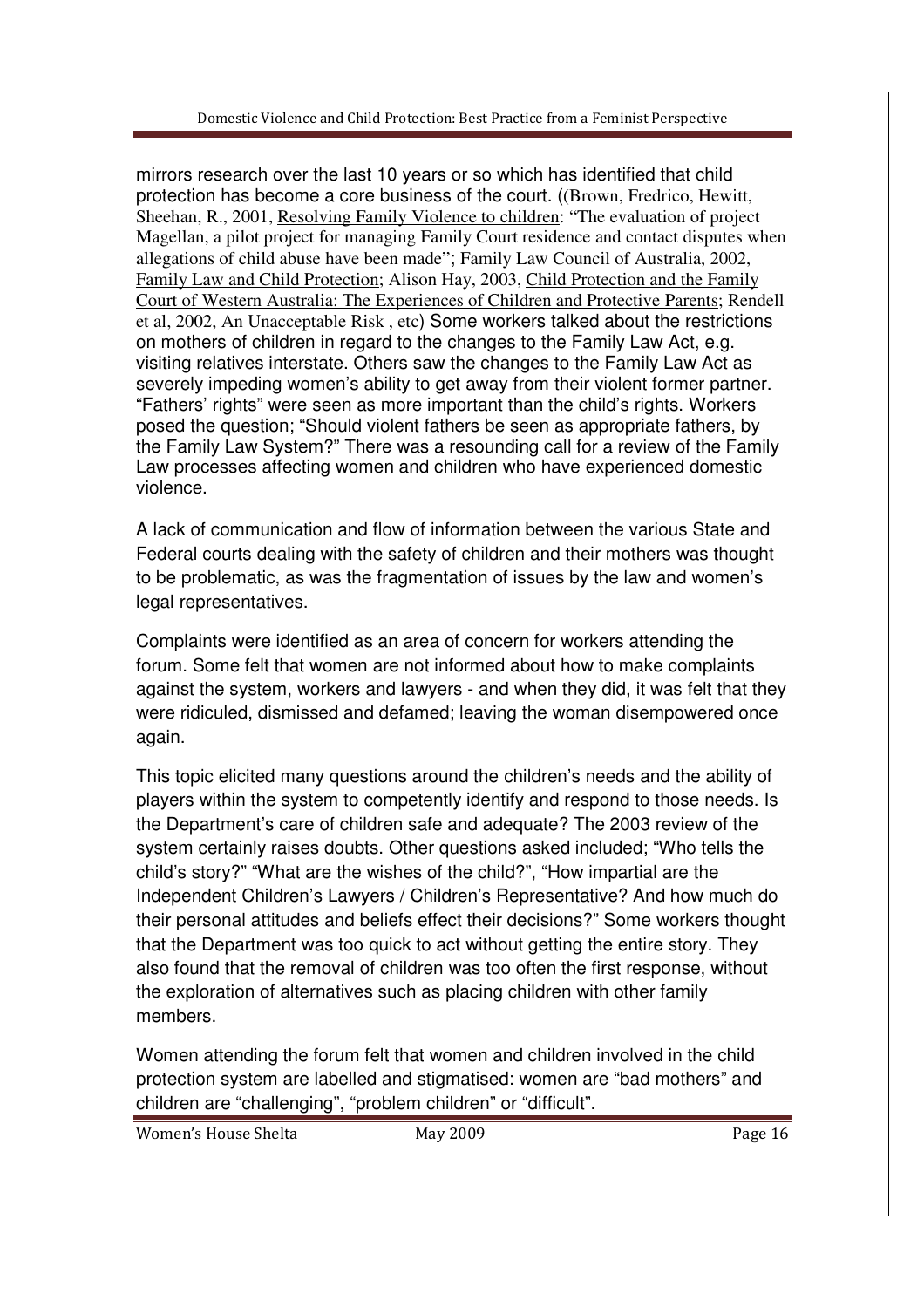# **Question 5) Does the system / women's services provide perpetrators of violence a means of perpetrating further abuse?**

# **If so, How?**

Many women at the forum agreed that the system and women's services provide perpetrators of violence a means of perpetrating further abuse. Many women also felt that the system and some services compounded women's experience of abuse and re-victimised women and children. Workers identified victim blaming and judgemental attitudes as common problems.

While Police Domestic Violence Liaison Officers were lauded for some "great work", police generally were felt to side with perpetrators and to lack empathy toward women. Workers also thought that most police lacked an understanding of the dynamics of domestic violence and that police blamed women for the situation they're in. Infrequent training around domestic violence was thought to be a problem and regular training was suggested. Police failure to respond to breaches of Domestic Violence Protection Orders was seen to be give perpetrators licence to use further violence. Some police have told DV workers that the paperwork involved with recording domestic violence "cases", is a burden. Workers at the forum said that some police were known to give women a (business) card rather than do the paperwork.

As with other topics in this session, the non-use of interpreters and failure to take violence against women from NESB seriously - proves to be dangerous for non-English speaking background women. One worker told of a NESB woman tied up (by her husband??) This was seen as acceptable by police and they believed the husband's account that she had broken the conditions of the Domestic Violence Order. However, a subsequent check by the police revealed that there was no such order in place.

Women at the forum thought that workers in support services, Police and Legal advisors / decision makers were all able to be manipulated by perpetrators.

The Child protection system punishes women and holds them responsible for men's use of violence against them and their children.

One issue raised by workers at the forum centred on a lack of understanding of the dynamics of domestic violence and a failure to identify a predominant aggressor. This means that women are likely to be arrested for fighting back or incidental violence and may be viewed as the perpetrator by the Department of Child Safety. The use of cross-applications of Domestic Violence Protection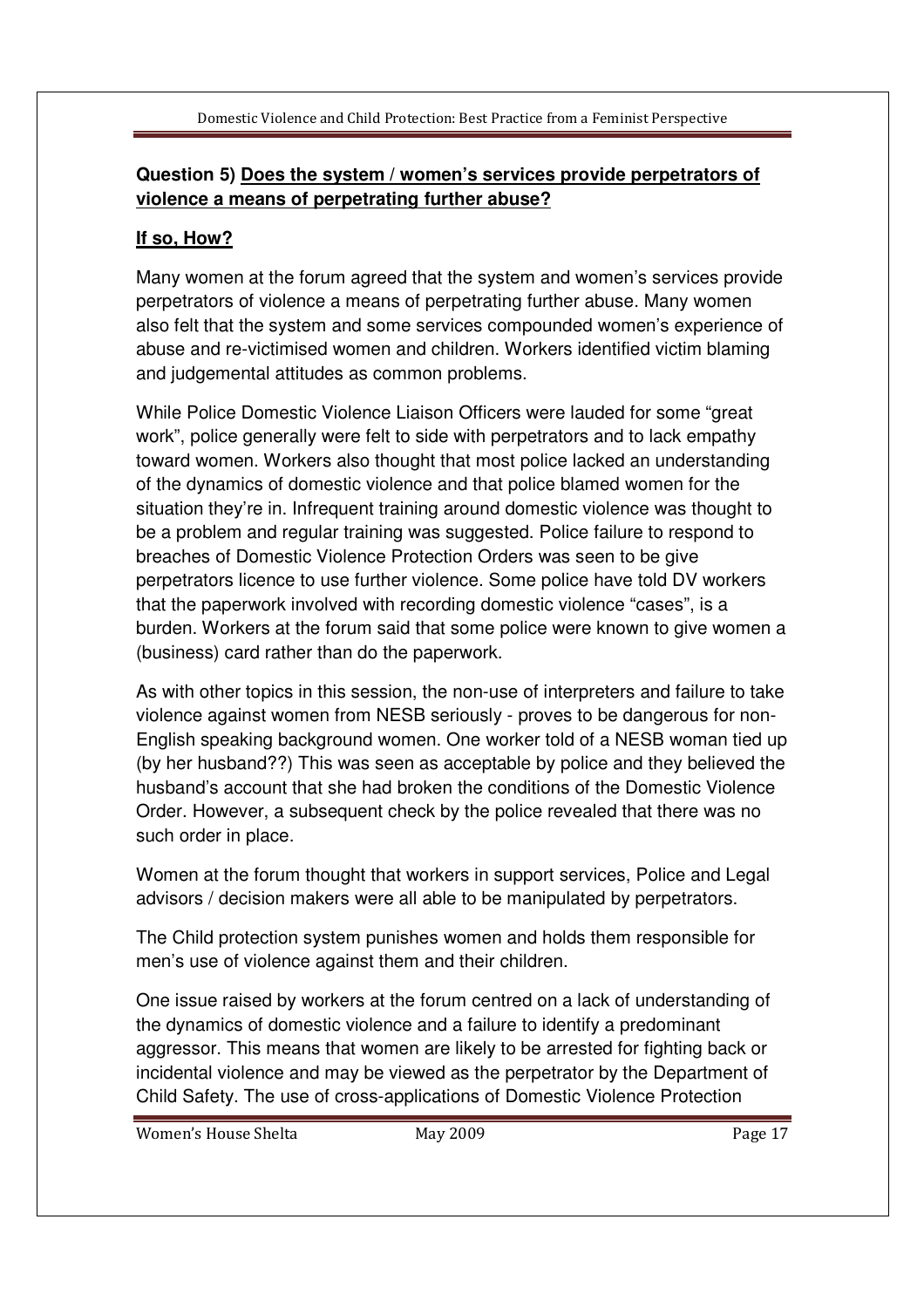Orders against women was also identified as problematic. One worker told us that a Department of Child Safety worker referred to a mother as a perpetrator, because she used violence in the relationship. When the worker asked the Department of Child Safety officer who was afraid in the relationship, the Child Safety worker hung up.

Men's use of violence against women and children tends to become invisible and a reluctance of services to "take sides" is seen to pervade all systems and many services. For example, one worker from Court Services was heard to say that Child Safety staff couldn't write affidavits for the Family Court for women (about the domestic violence or other safety concerns for the child) as the Department couldn't "take sides". This response makes sense when domestic violence is understood as "conflict" or "fighting". Participants found that there is a systemic failure to understand the reasons why women return to violent partners and women are widely blamed and judged for doing so.

The Family Law System was once again identified by forum attendees as a site of danger for women and children affected by violence. They said that changes to the Family Law Act have made it harder for women and children to escape from abusive men. And while the changes to the Act did not include mandatory shared parenting, the reality for women and children is that this is often the outcome, despite the father's use of violence. Mediation was said to be fraught with risk for women escaping violent men, as was any negotiation where there was a push to come to a quick agreement. Violent men use mediation to intimidate women. Women who have been abused or who have concerns about children's safety with the father may appear to be an "unfriendly parent", may not be willing to compromise in mediation and are less likely to comply with (unsafe) orders. Some workers acknowledged that Family Relationship Centres are useful in some circumstances, but thought there should be more consistency between them and that they are not appropriate services to deal with 'domestic violence cases'. Some participants said that Family Relationship staff did not recognise or know how to respond to obvious signs of abuse.

Participants also spoke about the difference in expectations to manage relationships accorded to each sex.

"**Although virtually any involvement by fathers with their children increasingly has come to be considered good-enough fathering, mothering has been under continual scrutiny, with the role of the good-enough mother probably impossible to fulfil and easily open to criticism and blame**." (Eriksson and Hester, 2001, Violent Men as Goodenough Fathers?: A Look at England and Sweden )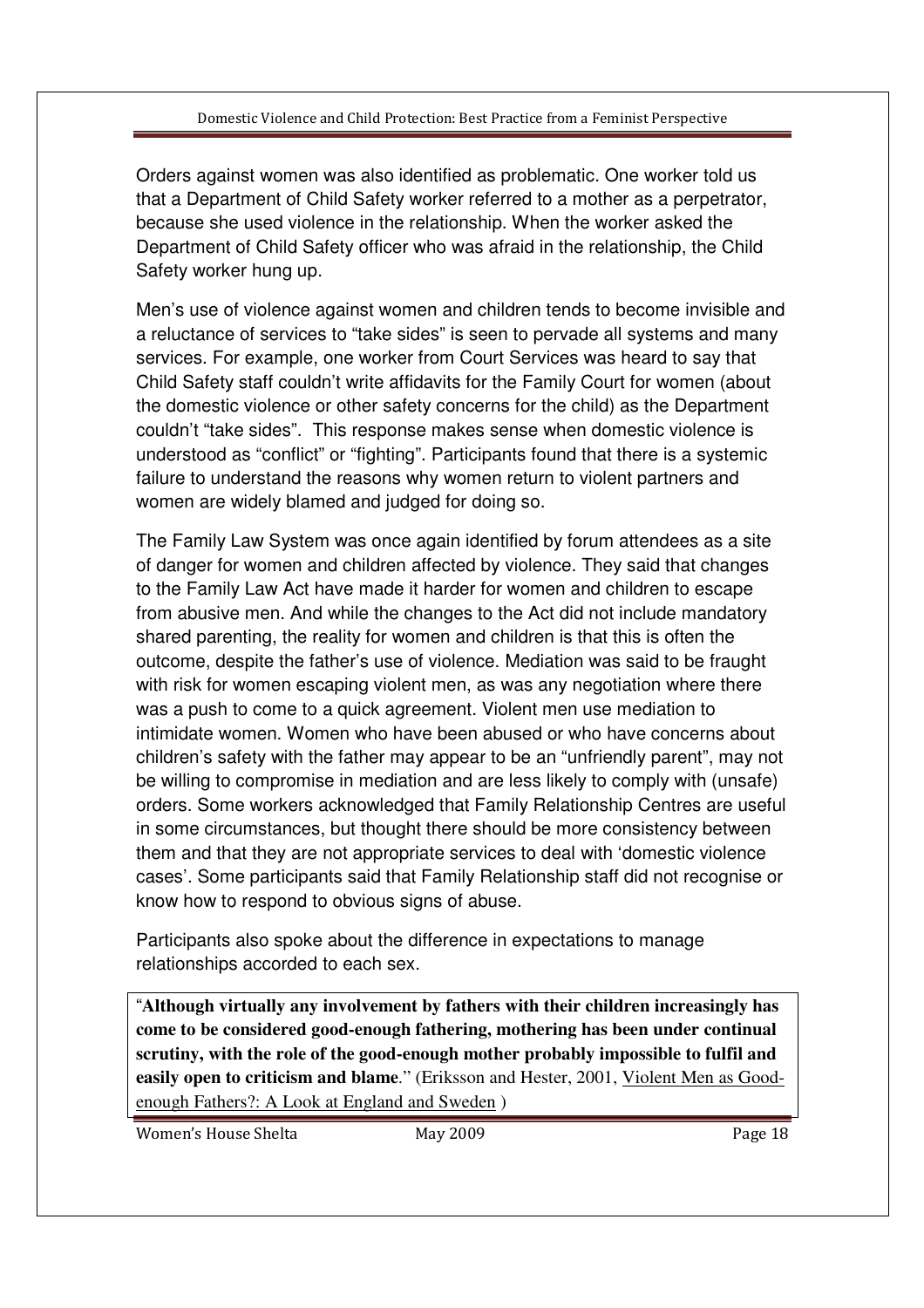Women are expected to successfully manage "conflict" in the relationship, whereas men are permitted to make mistakes.

Some workers thought that the dynamics of domestic violence, when combined with family violence; raised a whole new area to be dealt with, were complex and had different dynamics from domestic violence alone.

Women's Refuges were thought to contribute to the further abuse of women and children, by some attendees. Notably, these women described living in a refuge as being a "nice version of jail" and that being in a refuge can compound the isolation women experience as a consequence of domestic violence. Women may be restricted with who they can see and what they can do, may have to stop work and may be unable to get support from family and friends because of geographical distance and refuge rules around security. Stuck in areas they may not be familiar with, women may suffer from a loss of independence. Additionally, it was identified that some refuge staff lack empathy and may also engage in woman-blaming and judgemental work practices. A further issue of inequity of access to refuges for immigrant women with no income was raised. Many refuges say that they cannot afford to accommodate and financially support more than one family without an income at a time. This means that women on some types of visas are disadvantaged in multiple ways – and we know that this will expose these women / families to greater risk of violence. These aspects to living in a refuge can be distressing for women and children – if they can get in.

Women's refuge workers who supervise child contact on behalf of the Department of Child Safety become aligned with the system and risk losing the ability to advocate on behalf of women in the child protection system.

Support Services for men were said to lack training in ways to challenge the perpetrator in relation to violence towards women and kids. These services can be faced with an ethical dilemma as to whether they should report a man's violence or prioritise the maintenance of a relationship with him.

The Housing system was identified as contributing to the ongoing abuse of women. A major area of concern is the lack of affordable housing. Workers thought that the housing system lacked an analysis that domestic violence is a major cause of homelessness. Many workers spoke of women incurring large debts to the department of housing, for damage done by perpetrators. Other workers saw it as inappropriate that some hostels for single women are colocated with hostels for single men. This can be intimidating and unsafe for women. Women at the forum spoke about the risks involved with 'ouster orders'.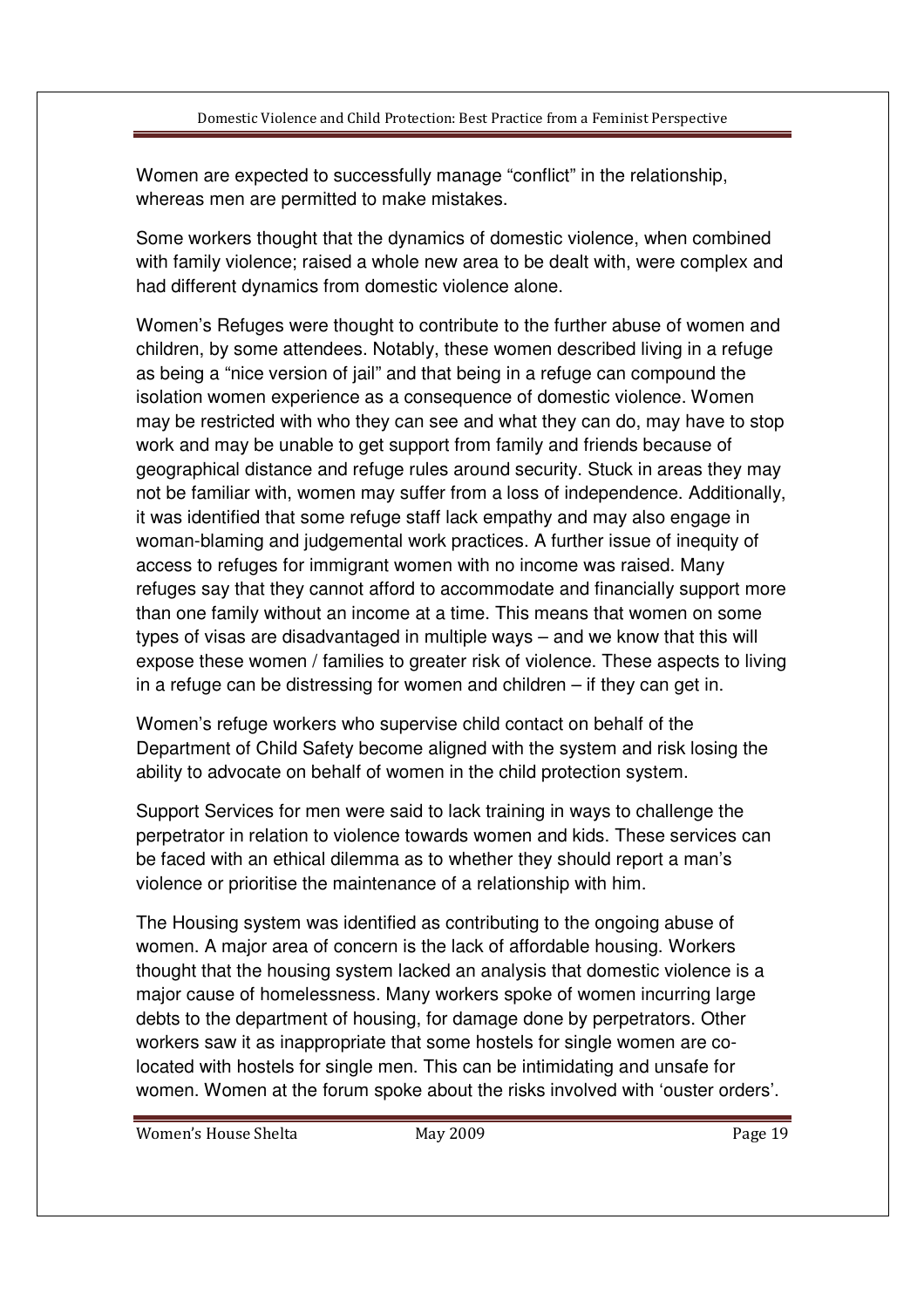While these may be of benefit to some women, workers felt that determining risk could be tricky and could expose women and children to further attacks. Men could also use their mates and family to threaten women using ouster orders against them. Centrelink payments have not kept pace with increases in rent. This means that the only housing option available to many women is to go into share accommodation. This may be unsafe and can leave women vulnerable to exploitation.

Fewer job choices, lower pay, a higher burden of responsibility for childrearing, high cost of childcare and women's lower status in our society means that poverty has become feminised.

# **Question 6) "What are the barriers to women and children staying safe from violent men?"**

The themes most often identified as barriers to the safety of women and children were violent men, men's threats to kill, poverty, the Family Law System and a lack of affordable and appropriate housing.

It is perhaps too obvious and easy to forget that violent men are the reason women and children are unsafe to begin with, however, many forum participants quickly named them as the number one barrier to women's safety. With little guarantee of remaining autonomous and safe, men's use of violence and threats to hunt down and kill women, their children and other family members leave many women with no option but to return to the perpetrator. Women may also experience hardship after they leave violent men as their need to stay safe may limit their movements, force them to move periodically and force them into further isolation as they have to keep away from places of work, school, family and friends. For some women and children, these hardships may be worse than living with abuse. At least when with the perpetrator, some women may feel relieved to know where he is. Forum participants also found that violent men were adept at using the system to abuse and keep women bound to them. Violent men can hide their own abuse and confuse decisions around the best interests of children, by making false allegations against mothers. Another common point made by forum attendees was that the various systems failed to hold men accountable for their violence.

Women's ability to hide from the perpetrator may be compromised by others telling the man the woman's whereabouts. Workers at the forum named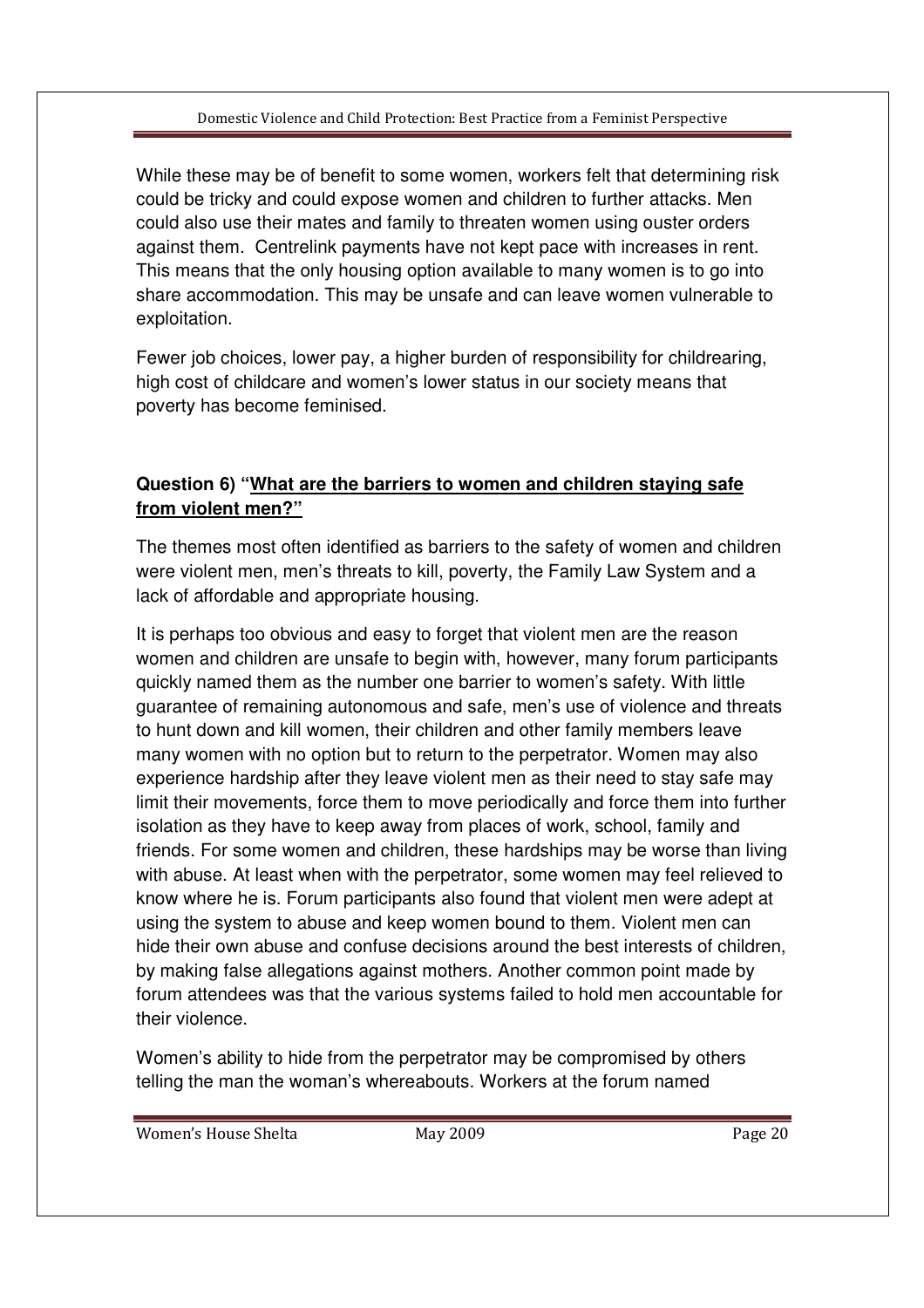Centrelink, solicitors and courts as being likely sources of inadvertently leaked confidential information affecting women's security.

Domestic violence workers at the forum exposed the myth that men's use of violence stops when women leave. These workers felt that the child protection and Family Law Systems particularly needed to incorporate an understanding of post-separation violence into their framework.

**In fact, women and children may be in greater danger after separation than before. This means that separation from an abusive partner does not always solve the problem of violence in the family. Instead, the nature and the focus of the violence may change and contact visits may well provide the opportunity for the perpetration**  and perpetuation of abuse." an unacceptable risk; p39, Rendell et al 2002

The Family Law System was mentioned by many women at the forum as being a significant barrier to women and children's ability to stay safe from violent men. The 2006 changes to the Family Law Act which emphasised "shared care" of children were seen as especially dangerous. It is now almost impossible for women escaping violent fathers to move away. These changes give violent men increased access to children and their mother. Workers also noted that children may want to see their fathers, but it may be dangerous for them and their mothers to do so. Women who raise concerns of violence or child abuse in the Family Law System run the risk of being accused of "alienating" children from the father or of being an "unfriendly parent". This may mean that abusive fathers may be favoured in decisions around children's living arrangements.

Since the Government relies on the Department of Child Safety to provide frontline protection for children, some workers at the forum felt that the huge expectations placed on Child Safety workers are unrealistic and dangerous. Most or all workers at the forum agreed that the expectations placed on Child Safety staff were impossible to fulfil. While some concerns were raised regarding particular Child Safety Area Offices, participants' criticisms were largely directed at faults within the system.

Poverty was a common point mentioned as a barrier to safety. Women who have enough money have access to resources and have far more options in terms of alternatives to remaining with violent men. Many women who have experienced violence are more likely to have debts and have reduced ability to earn a reasonable income. Women awaiting property settlements may be left homeless and poor for years while the slow legal process means that they accrue significant legal fees. Workers at the forum said that some services and staff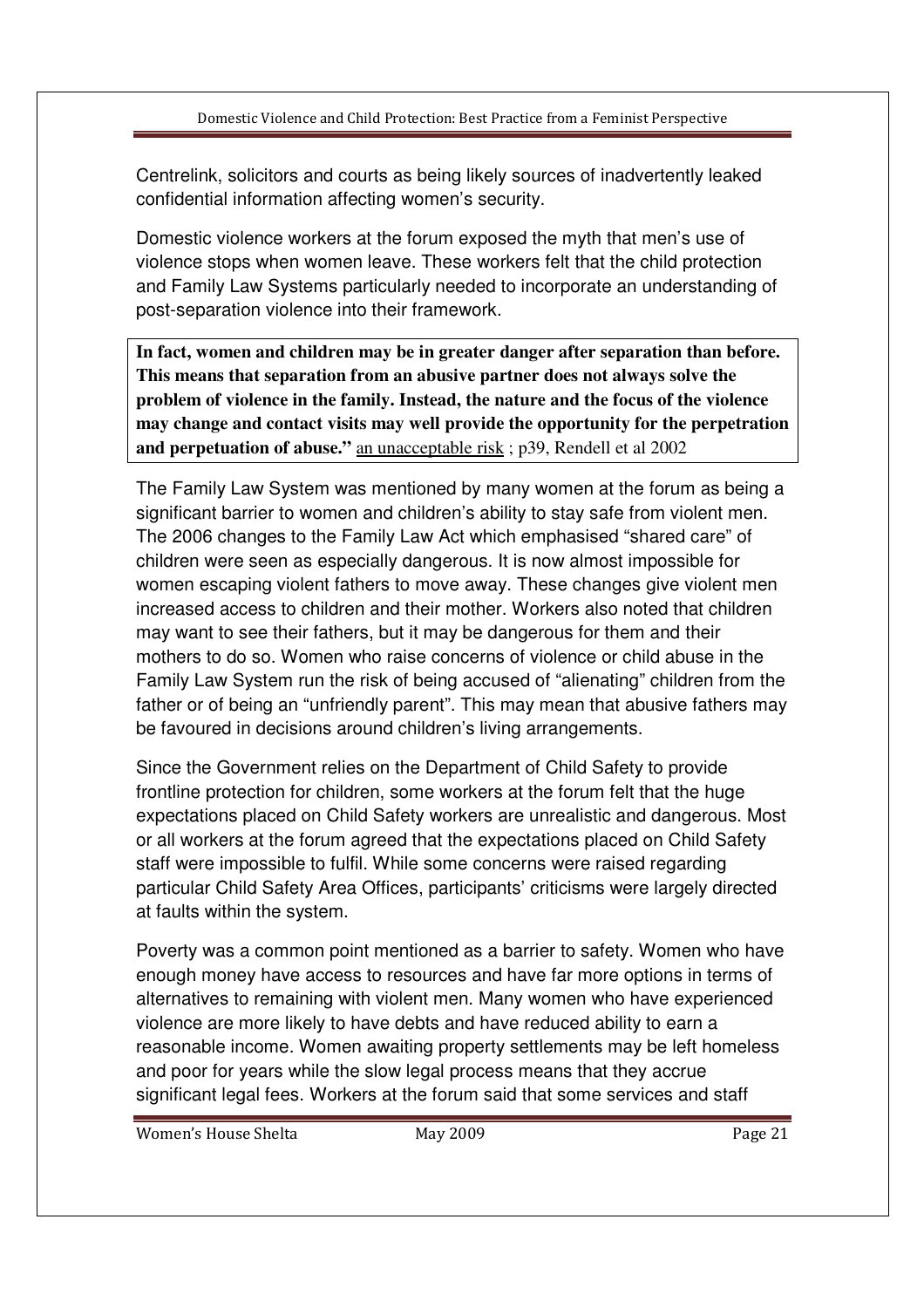presumed that women affected by violence were unable to budget and manage their money.

Housing was similarly identified as a major issue affecting the safety of women and children. Finding safe accommodation is crucial basic step in establishing safety for women and children. Women with pets may find it extremely hard to find accommodation. The "Pets in Crisis Programme" is limited to one month (?) and women can't visit their pets while they are with the carer.

Bad advice from solicitors can be dangerous for women and children experiencing violence.

For women who speak little or no English, language, or a lack of access to interpreters and a lack of information in a woman's own language is a barrier to safety. Workers at the forum said that immigrant women don't have support and don't know their rights or options for resources and support. They may also be afraid of police and may not want the man to get into trouble. Women's visa status can pose real threat to her and her children's safety and it can take considerable time and support for women to apply for Australian residency. These women may not have access to any income and are vulnerable to exploitation. Abusive men may maintain control over women by telling them that they will be deported, or telling them other misinformation. Some workers gave examples of women clients being told that "they would be beheaded" or "imprisoned"

A lack of information as to what constitutes abuse may also contribute to women's reluctance to seek support. Other women may not want to identify themselves as "victims" and so may not call police or approach domestic violence services. Women may also be so fearful and beaten down that they accept the rubbish that men tell them – that they couldn't cope, will be imprisoned / deported etc.

Women are often pressured to return to violent partners by church authorities, family and community members or cultural norms. Other women may "choose" to return to a violent man for the sake of the children.

A lack of childcare was identified as a barrier to women and children being able to stay safe from violent men. Women may be unable to access respite childcare without going through Dept of Child Safety. And forum workers told of some women who were refused respite care, when sick, and were told that they had to send their children to the (perpetrator) father, since there was a parent available

Women's House Shelta **May 2009 Page 22** Page 22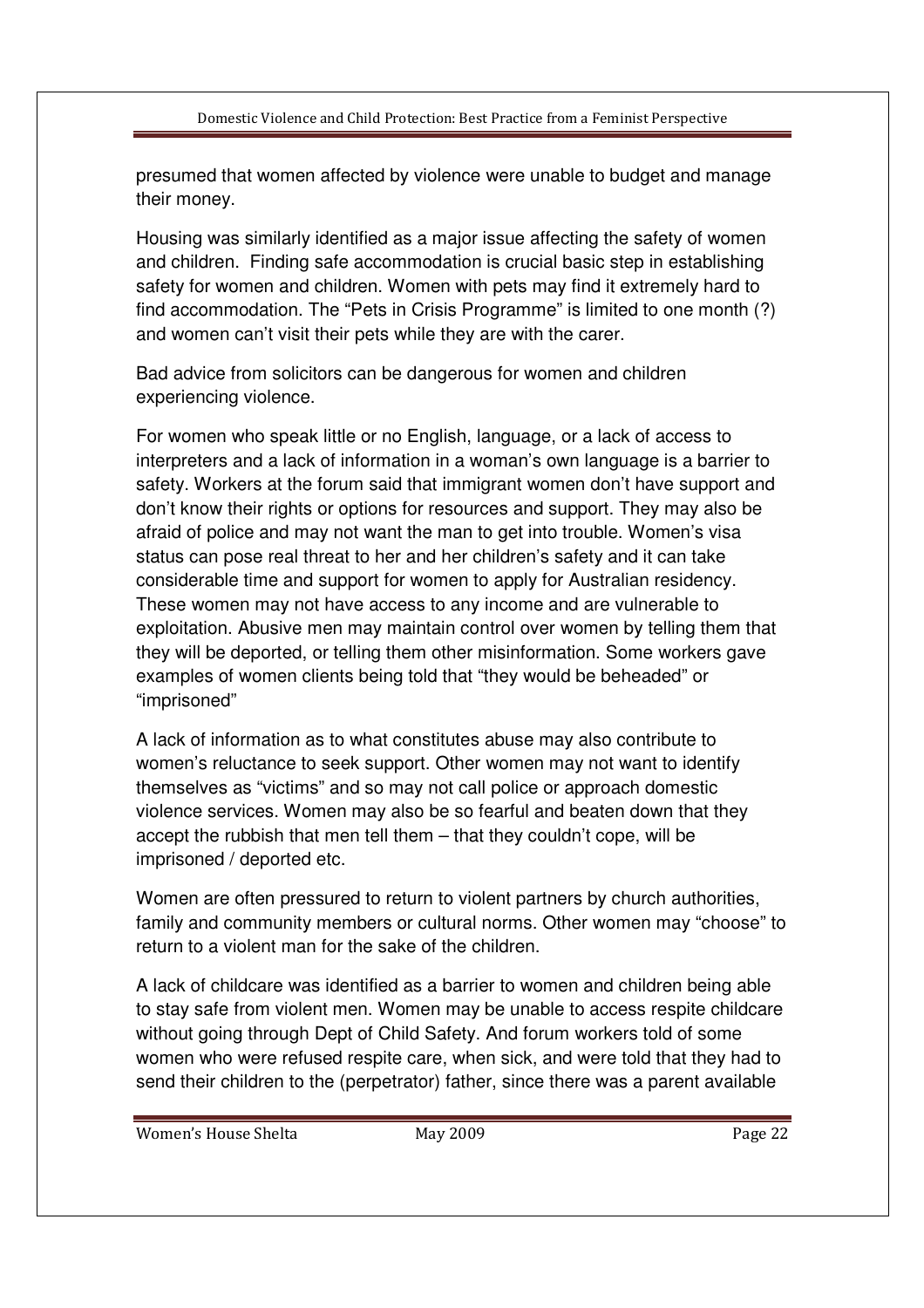who was able to care for the children. Women on Centrelink benefits are limited in the number of hours of subsidised childcare they can access each week. Women who are exhausted with the constant work of caring for children, while trying to establish new homes, an income and survive at the same time; may return to the perpetrator so that they are not alone with the children.

Women's refuges were said by some at the forum to be a barrier to women's safety. While some women find their time in refuge liberating, others may find it a depressing and isolating experience. If a woman had had a bad experience of living in a shelter, she may be less likely to go into another one when needed. Other women at the forum commented on other hardships faced by women and children in refuge. Men's violence means that women and kids may have to leave support, homes, schools, community, family and go into refuge, where they may be lots of rules, isolation and hard living conditions. The lack of storage facilities at refuges meant that women often had to surrender their furniture and other large items. This added to the impoverishment of women. Women and kids are usually only able to stay in refuges for up to 3 months. It was also agreed that a shortage of refuges was a barrier to women and children's safety.

Participants at the forum were concerned at the current pressure to embrace the use of Ouster orders. They asked – "Who's going to stop the man returning and who will protect the woman and kids?"

Technology can provide violent men with the means to locate and harass women. Global Positioning Systems in a woman's car can give the woman's location if the man contacts the company. Men commonly use mobile phones to constantly contact, intimidate and manipulate women.

Centrelink's "Welfare to Work" changes mean that women have more hoops to jump through, more demands on their energy and time and may be limited to the lower income of a Newstart Allowance if they cannot show that they have the children more than 50% of the time. This may mean that they are unable to afford accommodation large enough to have their children sleep over.

## **Question 7) On what grounds does your service make notifications to the Department of Child Safety?**

The majority of services that attended this forum said they will notify the Department of Child Safety if a woman is returning to the perpetrator with the children; with care and concern for the children being the primary motivation.

Women's House Shelta **May 2009 Page 23** Page 23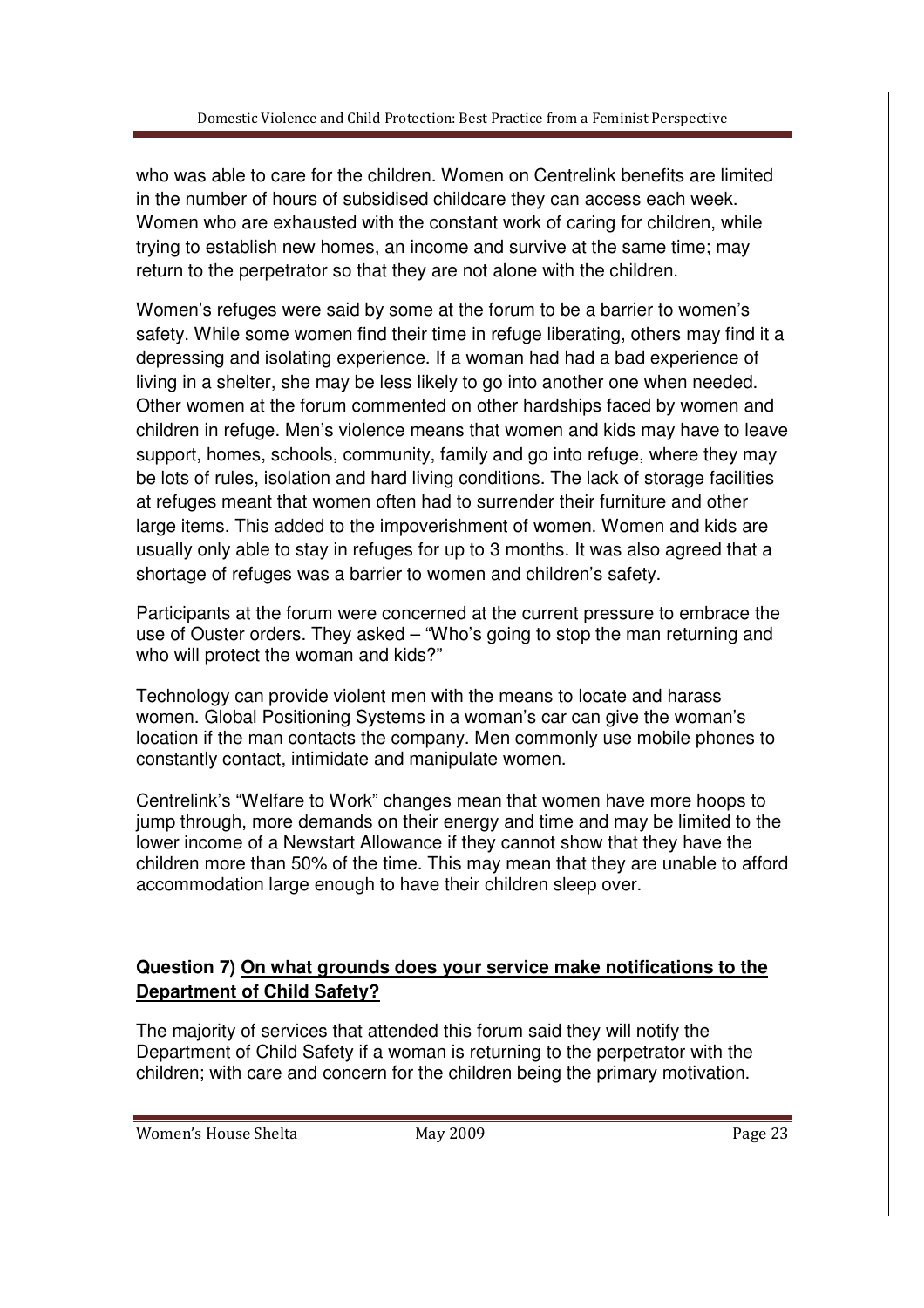Workers at the forum outlined the different processes when making notifications. There were discussions about the importance of working with the service user to encourage her to make the notification about the perpetrator of violence, herself. Several services said they will not make a notification without informing the woman concerned. Services also said they would support the woman through this process.

Representatives from some services said they would notify the Department of Child Safety of a woman's return to the perpetrator only in extreme circumstances. Representatives from another service said they do inform the Department of Child Safety without notifying the mother, as they didn't want to jeopardise their working relationship with the women. One forum attendee said that her agency would notify the Department of Child Safety if a service user wasn't prepared to work with the service's staff. Some shelters will notify if they know children in refuge are being physically harmed. In this circumstance, notifications were made after the family were established in the service and not on referral. One service said that they make notifications to the Department of Child Safety for all women who are escaping domestic violence with accompanying children, based on the fact that the children have experienced domestic violence. Some organisations tell women when they first come into refuge that if they are going to make notifications to the Department of Child safety, they will always let her know.

Workers discussed value judgments they make in regards to women's lives in reference to notifications. One woman talked about different work practices among staff in the service, giving an example of workers making notifications if 'the worker was triggered'.

Other services talked about rarely needing to notify the Department. These workers said that they work with women and offer support and resources and if a notification needs to be made they "resource and support" the women to do it, with the process "being clear and transparent" at all times. Continued support is also offered after the women leaves the services.

Workers said that they would use risk assessments to establish the level of danger. Examples of behaviour that may flag child protection concerns included; death threats, access to weapons, sexual violence, emotional abuse and verbal threats. Services would engage in ongoing talks with woman after the notification.

Duty of care was discussed in relation to the use of risk assessments. Workers felt they had an obligation to act when women expressed fear for their children's safety and workers said they would encourage mothers to notify based on those fears.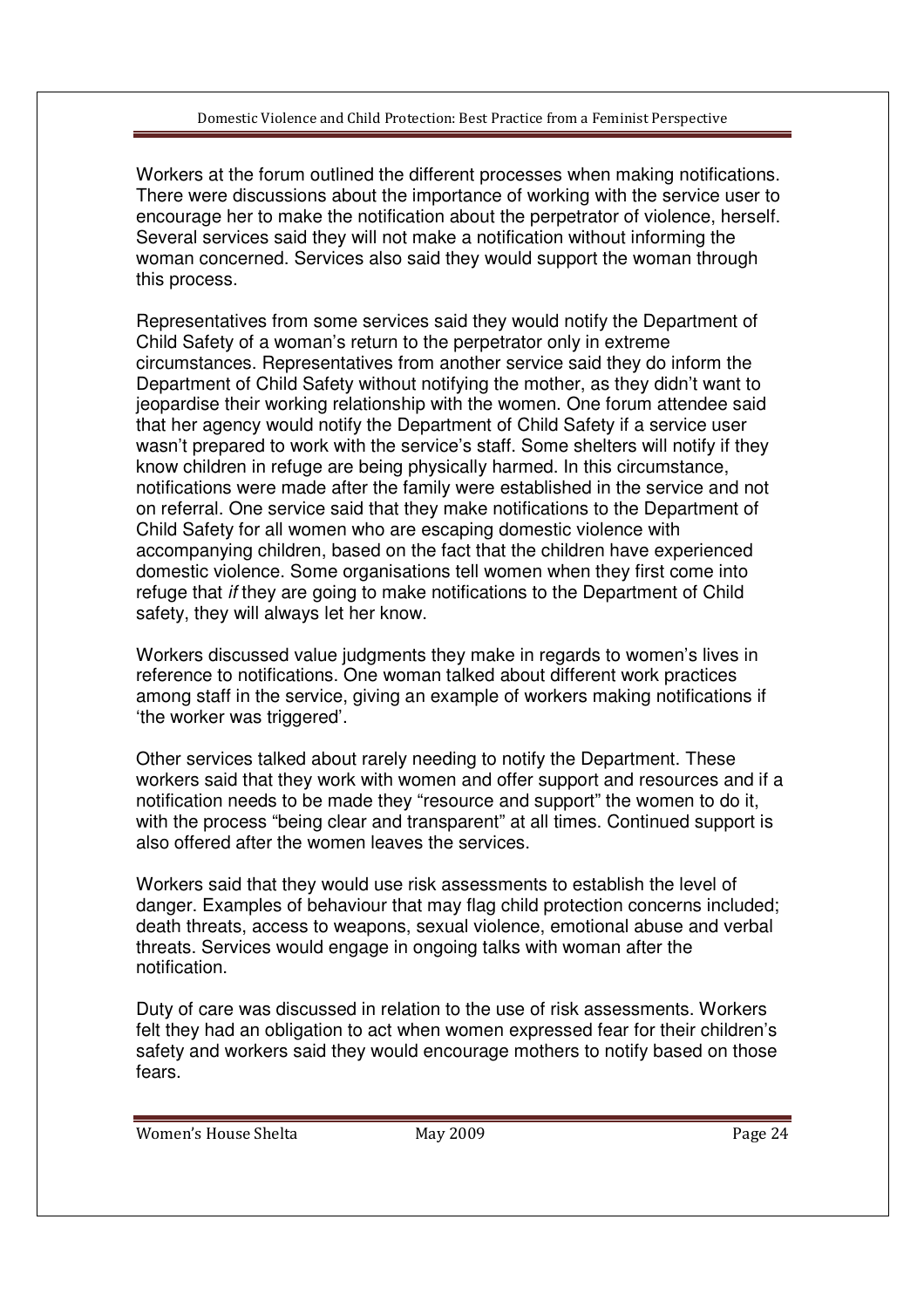For some services, factors weighing in favour of making a notification included; the age of the children (especially infants under 2years), if a service provider can "hear things being thrown around while they are on the phone" and "very significant harm".

If women in refuge are abusive to their children, the process used by some services is to first speak with the woman about making a notification herself to the Department of Child Safety. If the service feels that the woman may leave in the night with her children/child then they'll make the notification without telling the mother concerned.

Several services talked about doing safety plans with women before they return to their home with the perpetrator.

According to forum participants, some services offer to supervise contact visits between women and their children for the Department.

Other ways of working with women under the scrutiny of the Department of Child Safety involved; accompanying women to appointments, attending meetings and assisting women to present their story, assisting women with the complaints process and advocating with the Department of Child Safety and offering support and resources to women.

One organisation works with the Department of Child Safety to get child access visits for women who have their children in care and who currently have no or very limited access arrangements.

There were discussions among forum participants about making notifications to the Department of Child Safety and many felt averse to doing so as they felt it can create more problems, with the Departments main course of action being to remove children from their mothers. Most services talked about making notifications as a last resort.

Participants at the forum wondered whether one reason women don't tell anyone about the violence may be because they don't want to have to go into hiding with their children (in refuge – or to avoid the removal of the kids?). Notifications to the Department of Child Safety may result in children being removed from their mothers and this can have a negative impact on them for the rest of their lives.

Many workers at the forum thought that there should be more resources for women and children that offered support, child care options and advocacy. Men's violence against women and children often leaves them with no access to support systems, due to the isolating effects of domestic violence.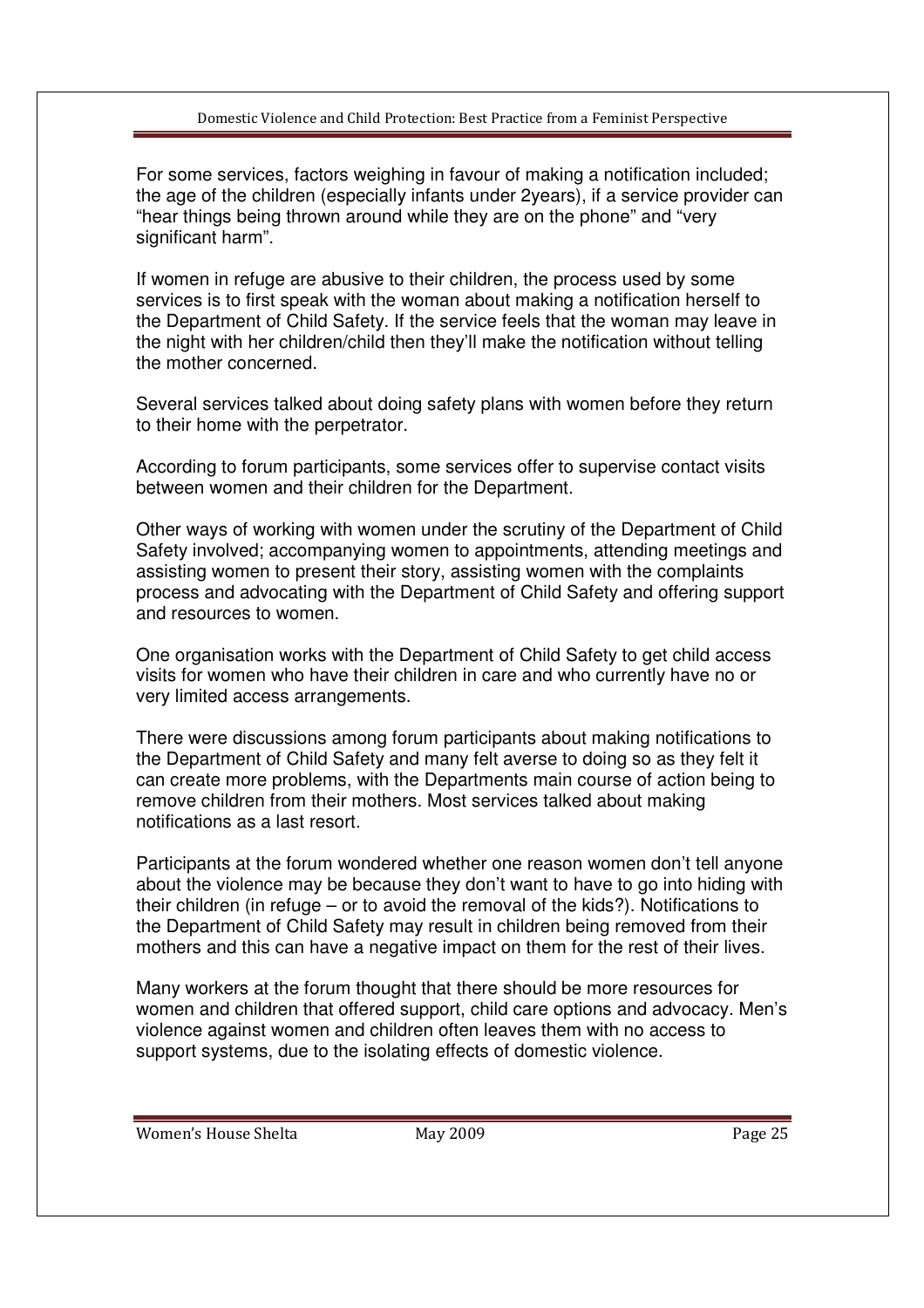Staff at the forum raised concerns about the lack of resources for mothers and their children, after notifications have been made and when the Department of Child Safety is involved.

Concerns were raised that women rarely re-accessed an agency for support after a service makes a notification to the Department of Child Safety.

A question was raised by one group. Do we as service providers use systemic abuse if we are always making notifications to the Department of Child Safety? These participants felt that the practices of making notifications adds to the problems a woman experiences and perpetuates the disempowerment of her and her children.

All services discussed the reality of women being held accountable for the perpetrators of violence. Despite being the victims of their partners' violence, women are regularly treated as if it is their responsibility rather than the perpetrators'.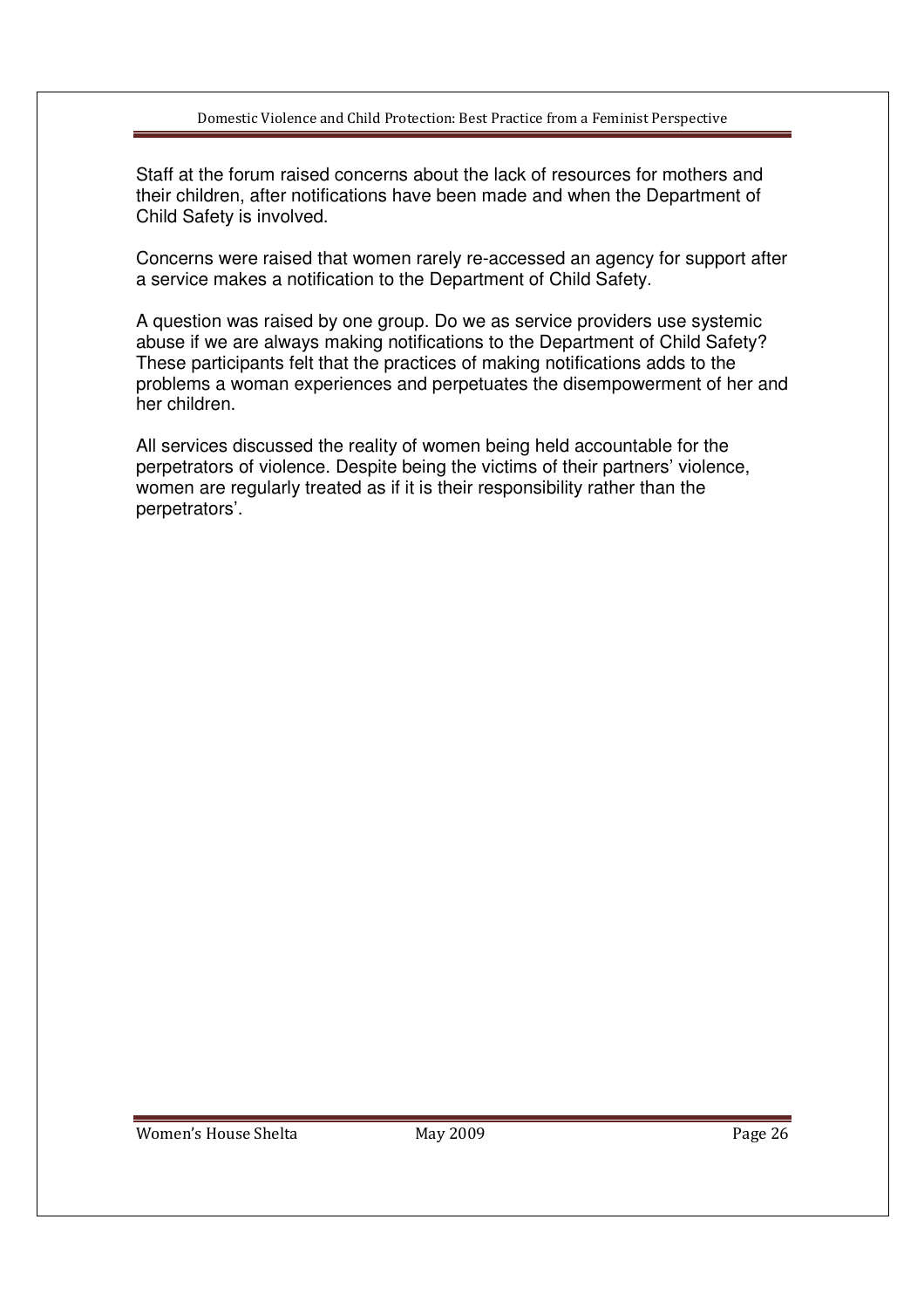## **Afternoon session – solutions**

During the afternoon session participants were given several minutes to individually brainstorm solutions and, while doing so, they were invited to reflect upon the problems identified in the morning session. They were then asked to prioritise 6 – 8 of these ideas. Then, while working in pairs, they discussed and agreed on the reduction of their collective  $12 - 16$  points, to  $6 - 8$ . This process was followed until there were groups of around 5 attendees working to come up with a list of  $6 - 8$  agreed upon solutions. The list below represents the various responses from the 7 different groups.

In several instances the same or a similar point was made and I have left these as written to show that women attending the forum had many ideas of a similar vein. I have organised the points into group headings, not because workers were responding to any question or prompt related to that heading, but because the bulk of the solutions seemed to fall into these broad groups.

## **Other models**

Duluth integrated response (http://www.praxisinternational.org/pages/library/files/pdf/ccrdv.pdf )

Looking at other global models

Kenya – Unonja "one together" – women's and children's community- crisis support and community development together

Sandiago one stop shop

Chenai, India – women's only police station.

Different models of foster care- family support outreach/recreate a village,

Fostering women and kids together

Holistic Centres – retreats, massage, gateway church program

Flexible Fostering

#### **Law Reform**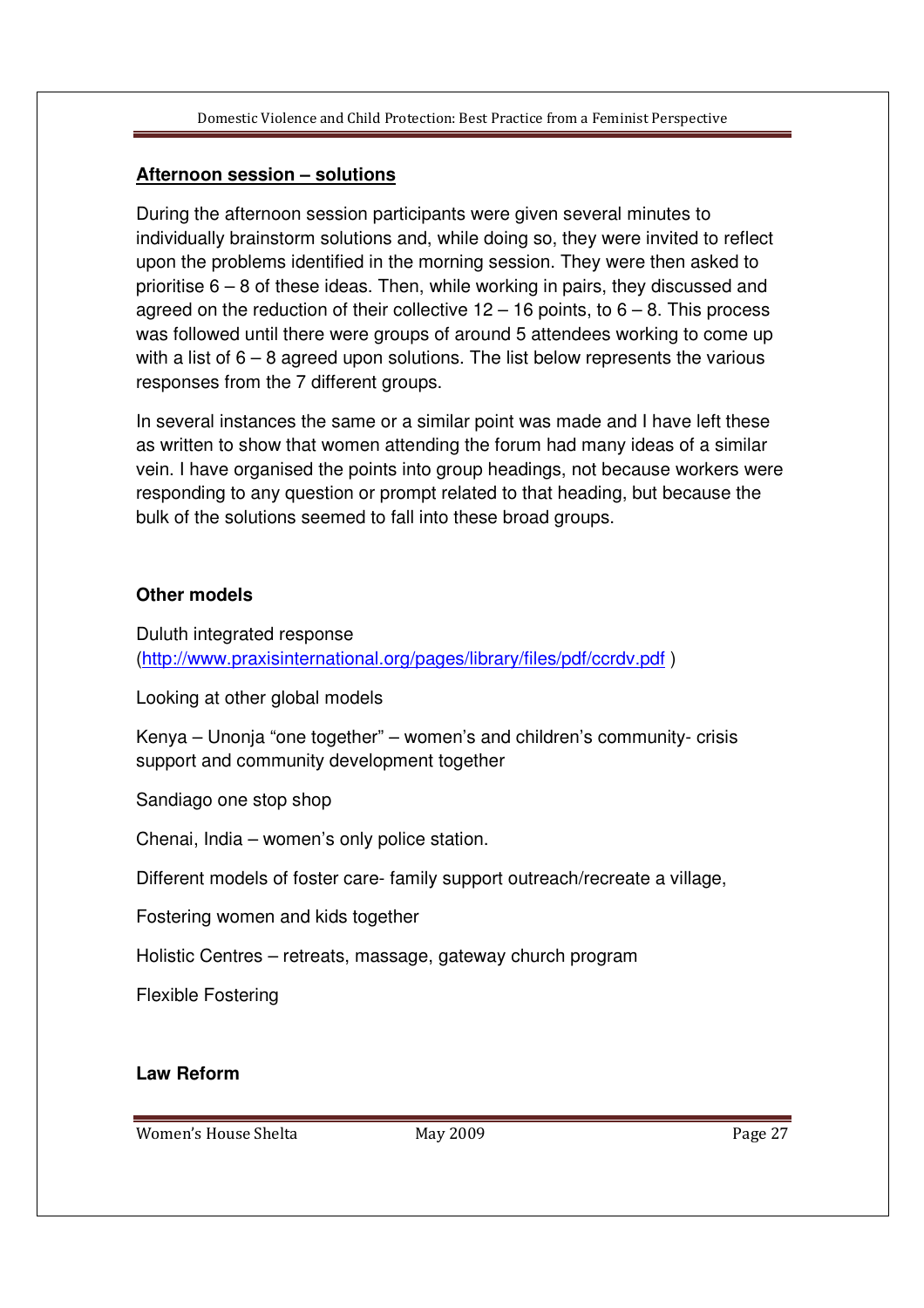Uniform State and Federal Laws in a human rights framework

Change of legislation across all levels to be congruent

DV is a legal matter and those women going through court should have sufficient representation and good quality lawyers.

Family law and DV joined

LAW REVIEW- equality within the legal system

Women magistrates

Law reforms that takes into account access of parties (esp. women) to legal representation and acknowledges DV and the impact of perpetrators behaviour on women and children.

If his punishment for breaching/potential breaching of DVO was severe it would discourage some (I know not all that's why it needs to be done case by case) men from perpetrating violence again) Also sends out a clear message to men and boys

Strengthening Domestic Violence Protection Orders, Ouster Orders, breaches etc

Cohesiveness of family law, DV legislation and Child Protection legislation

## **Family Law**

Family Law changed to prioritise safety

When in Family Court, rather than the expectation being that the women needs to prove that he is unfit father, if the woman has a DV Order the perpetrator has to prove why he isn't an unfit father

Family Courts have to STOP viewing violent men as appropriate parents

Family Law changed to prioritise safety

Family law and DV joined

Family Law (needs to be changed)

Review of current family law legislation, recovery orders etc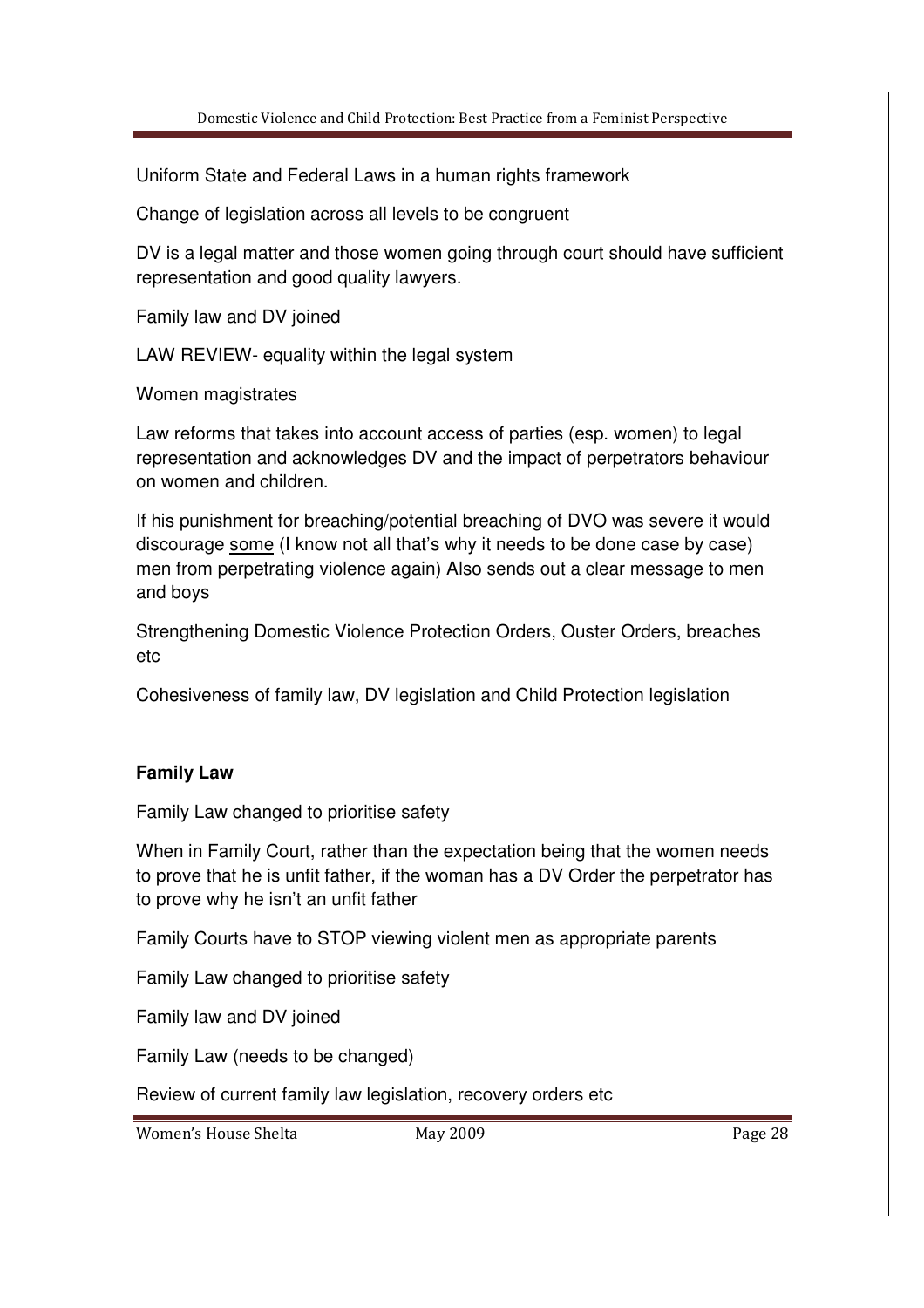REVIEW of the current family law system and other legal processes e.g. mediation equality under the law, within the law, female magistrates

Family law and DV law needs to be assessed together – What has been the impact of DV on the children? Will he infect the children's thoughts about the mother?

Are the children frightened of him? Does access to him mean she loses emotional supports?

# **Department of Child Safety**

Child protection, police etc focus on perpetrator and support for women

Overhaul of Department of Child Safety policy – to address perpetrator behaviour

Safety and accountability audit of system a la "Praxis" (organisation in the US)

Contact with children to be suspended until he has attended mandated courses (DV effects children)

Minimum age for child safety workers eg 25 plus

Experienced child safety workers (in grass roots contact with families) promoted to upper echelons

Department of Child Safety not gatekeeper to services

Foster good relationships between protective parent and foster parent

Ground up change (sharing info, peer support ideas related to real situation)

DV liaison workers introduced within the Department of Child Safety.

Building professional relationships with other DV agencies and Department of Child Safety

Department of Child Safety to have consistency throughout offices

Department of Child Safety helping with support for mothers not just last resort outcomes

Improve Department of Child Safety's understanding of DV and the implications of this on women and children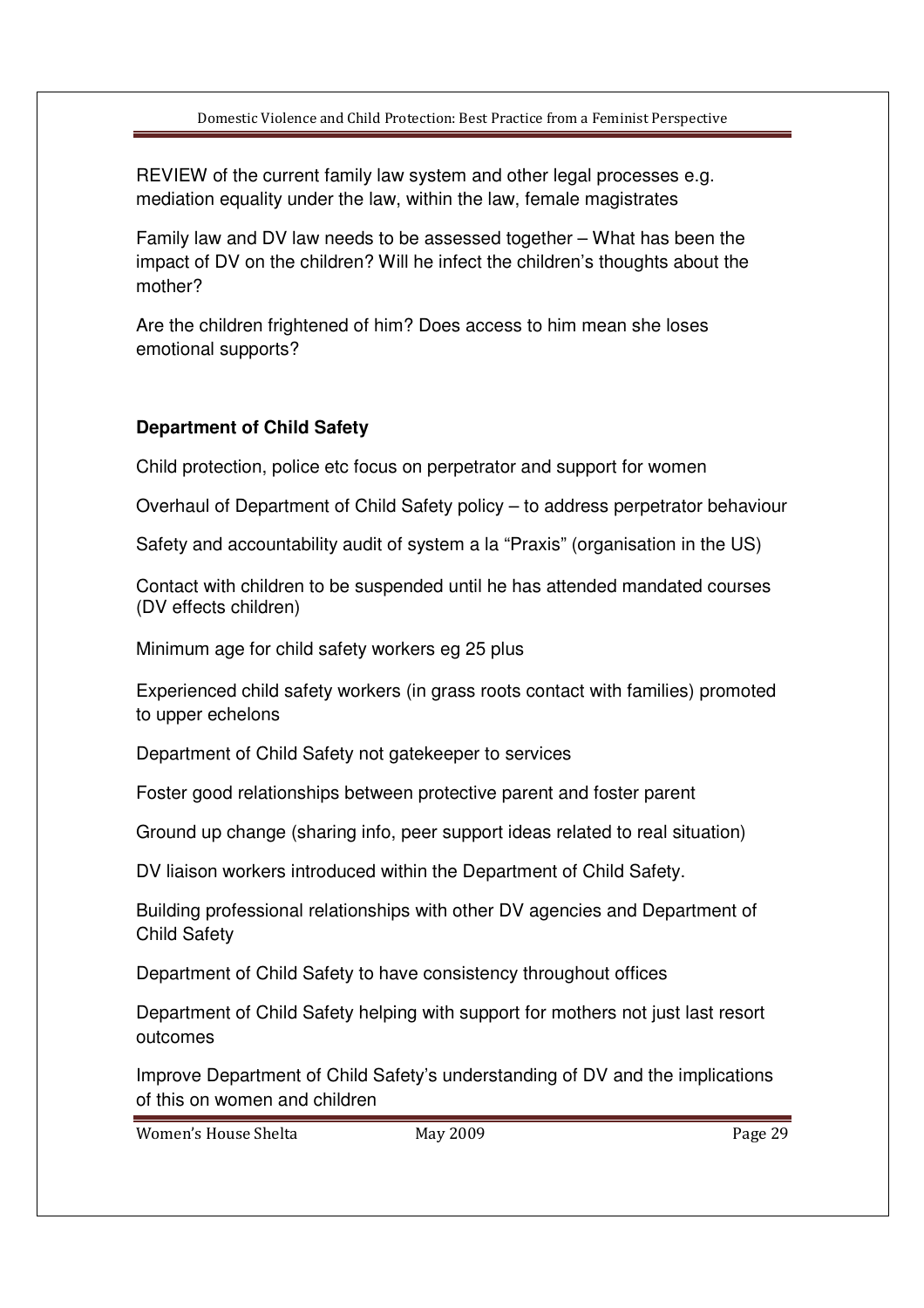Prevention measures through Department of Child Safety e.g. more assistance for women and children to be safe

Allow children to be heard more. Professional Child interviews

Real workers moved to top

Changing the assumptions about domestic violence underlying child protection system and societal assumptions

Fostering good relationships with kids and protective parents

DV liaison workers with Department of Child Safety

## **Police**

Better understanding of DV from police

Better police responses to Domestic Violence Protection Order

More women police in positions of power

## **Integrated Services / service co-operation**

PROTOCOLS AND PRACTICE FRAMEWORKS developed in consultation between DV and Child Protection services

Protocols between CP and DV services and practice frameworks – cross training

Building professional relationships with other DV agencies and Department of Child Safety

Linking own organisation to Department of Child Safety office most used

Linking own organisation with local police

Service links with local Department of Child Safety area office and Police

Communication throughout the agencies e.g. meetings

Building professional relationships with other DV agencies and Department of Child Safety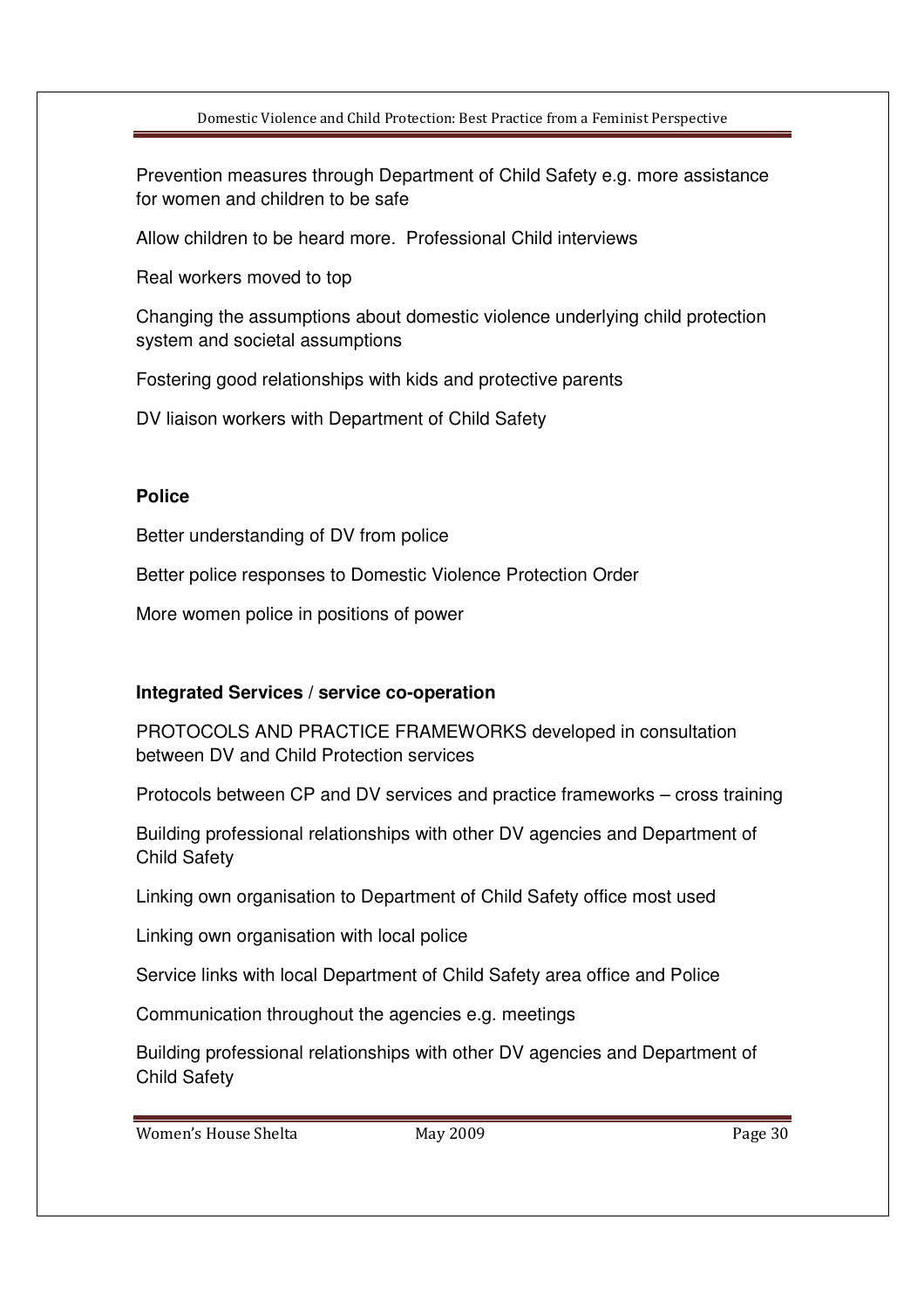"Duluth" integrated response (based on the Duluth Abuse Intervention Project)

Service linkages to local (Child Safety) area office

A whole of government co-ordinated strategy for DV intervention that has a gendered analysis and responds to the power dynamics inherent in DV

## **Non-Government Organisations / Service reform**

State-wide refuge meetings to challenge practices

Linking own organisation to Department of Child Safety office most used

Linking own organisation with local police

Service links with local Department of Child Safety and Police

More accommodation, shelters that are of good quality

Build a purpose built refuge for women to take their pet and their children

We should develop cohesion and connectedness in the sector to facilitate change at grass roots level – empowering NGO's instead of waiting for the Government.

Get to know your local office - invite them to refuge. Make friends,

## **Community Education and training**

Standard "violence" training for all human services - all forms, nature of violence and effects, ongoing like First Aid

Cross cultural

Ethical framework

Masculinity and femininity stereotypes

Community Education programs – critical engagement and community education

Education across all levels – judges, magistrates, police, Child Safety Officers etc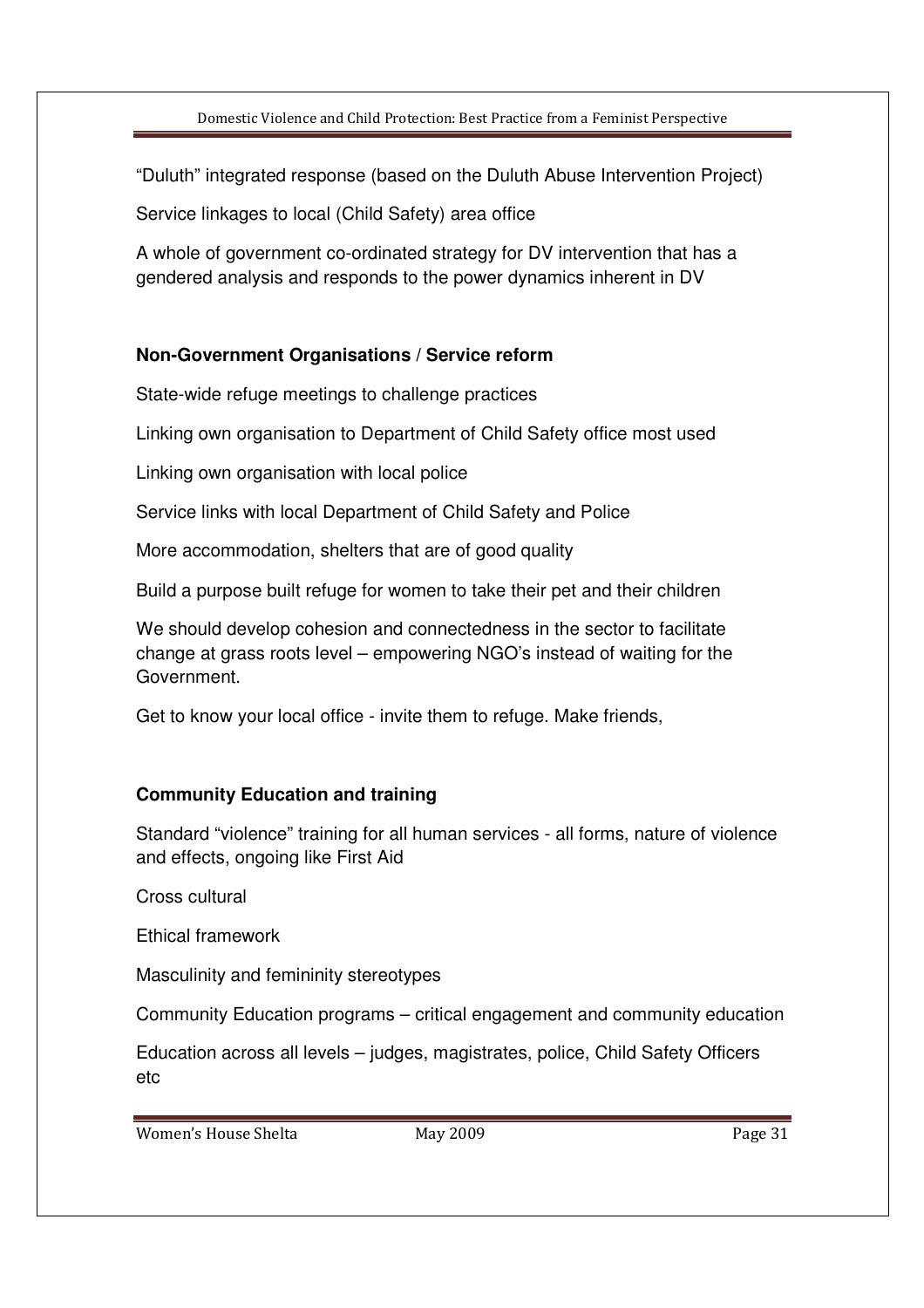Education – teachers and students in schools needs to be ongoing

Educational Programs on DV for schools

Change attitudes re violence and understandings of DV- ongoing blanket advertising

Educational Programs for communities and media and advertising that DV is a criminal offence, gender issues and power control

Education in primary schools around DV

Violence  $=$  loss of home, home comforts, family, community, fob? ((all the things that women and children lose by having to leave

Government Strategy, government services better understanding, gender analysis

EDUCATION- Primary schools bring in DV specialists to provide education on healthy and unhealthy relationships, consent etc

Community education programs including media that are hard hitting and aimed at men that clearly state DV is a criminal activity not a relationship issue.

Community education about power dynamics, gender analysis and perpetrator behaviours for schools, workplaces and media/advertising campaigns

Raising awareness that DV is a criminal assault – having gendered analysis

Education – advertising programs (blanket) lifting the profile of women and condemning violence (emotional and physical against women and children)

Schools educating children about feminist issues and boys about their roles and responsibilities

Education

Education/Awareness in Society

Training/communication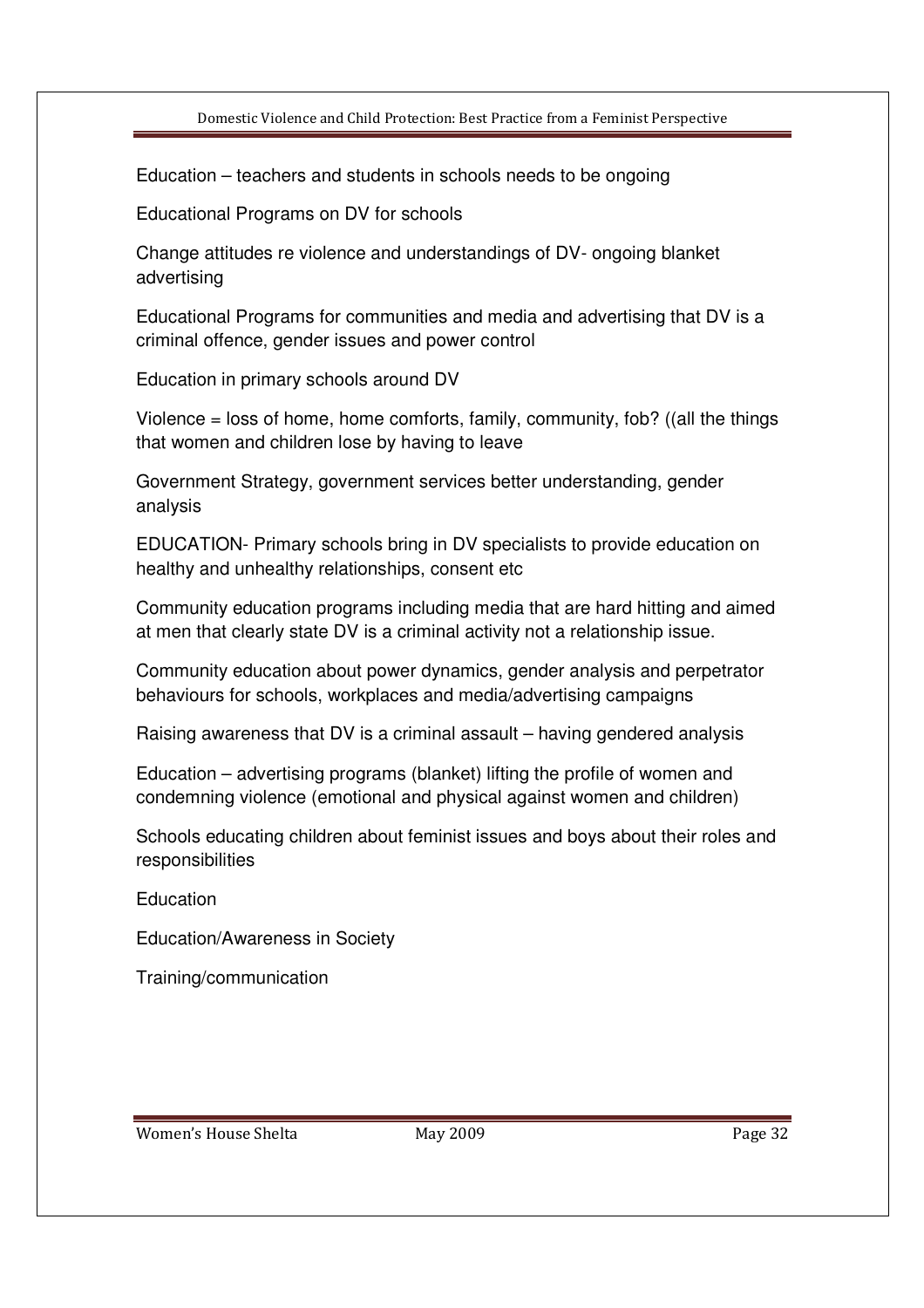#### **Resources for women and children / community development**

Migrant women to have access to appropriate support, interpreters, Centrelink benefits immediately

Women given 100% childcare rebate even if they're not working and respite care to be available to women (single fathers get lots of support)

Increased resources for women and kids – housing, childcare, refuges, retreats, counselling, different styles of refuges (eg with pets)

Access to information in appropriate language/and interpreters

Women given access to more resources/intensive support before child safety involvement, culturally appropriate, access to interpreters income support

Local community becoming supportive

Early intervention programs

Early intervention programs and prevention programs that are accessible to clients

More accommodation, shelters that are of good quality

More safe accommodation options, alternative to refuge

Increase Community involvement. Recreate a village

ALTERNATIVE ACCOMMODATION Outside refuge sector- safe but non restrictive ECO SYSTEM FRIENDLY

Early intervention and prevention services that are accessible and responsive to client needs

A range of accommodation, counselling and support options for women and children

More options for women to be safe

More resources to keep children out of care- early intervention, family support, educate children around healthy relationships etc

Outreach to schools both teachers/students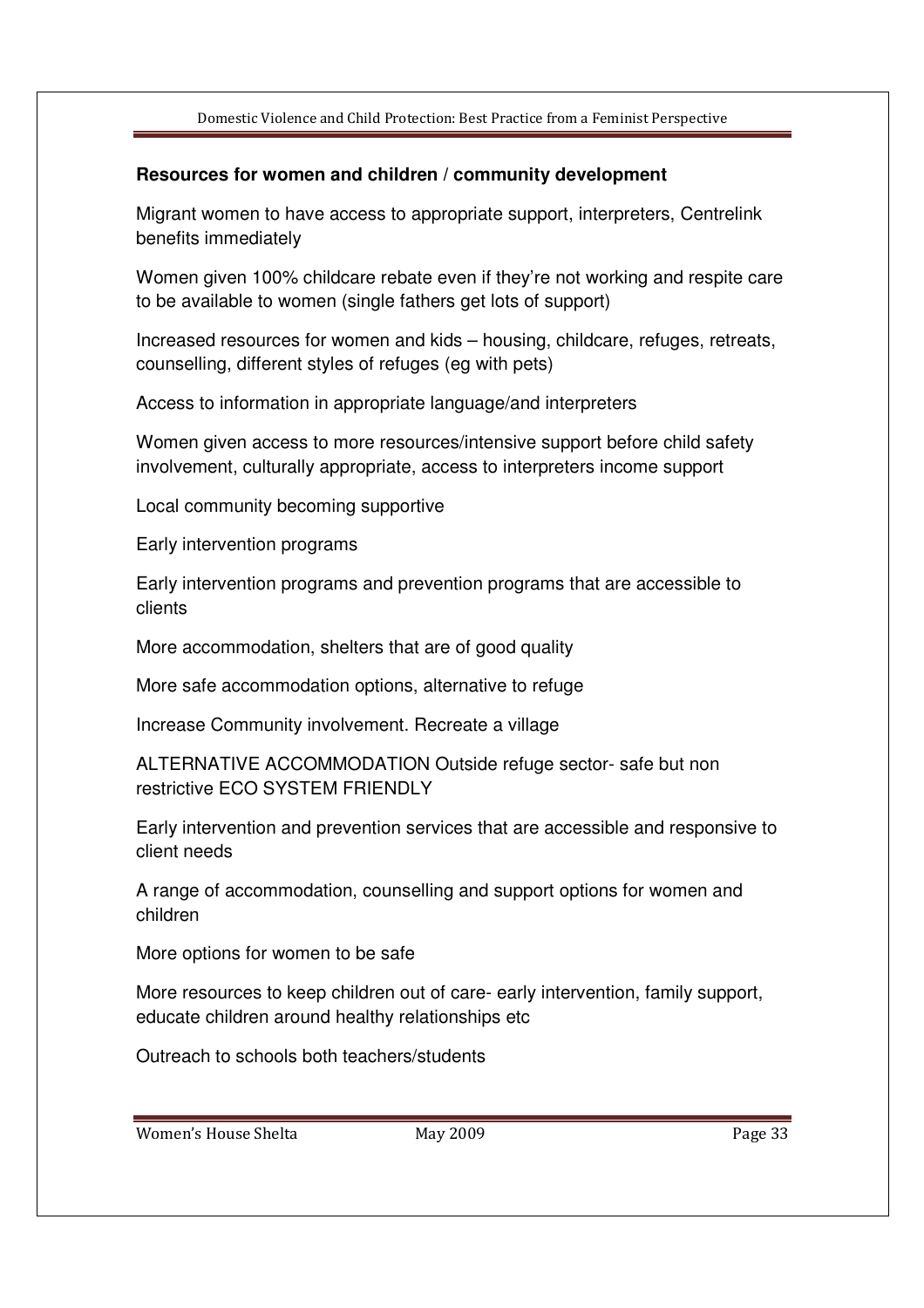Provide safe environments for women and children with support services made available – counselling

**Outreach** 

Child protection, police etc focus on perpetrator and support for women

Funding/Money

**Resources** 

Community Involvement

#### **Housing**

More public housing, refuges, refuges with pets

More accommodation, shelters that are of good quality

More safe accommodation options, alternative to refuge

**Housing** 

 "Ousting" – needs resources – part of a coordinated response effective follow up; linked to feminist based perpetrator programs with good training for workers

Ouster Orders

Enforceable ouster conditions

OUSTER ORDERS – Perpetrator breaking law is criminal matter

ALTERNATIVE ACCOMMODATION Outside refuge sector- safe but non restrictive ECO SYSTEM FRIENDLY

Ouster orders – Why do they only get enforced when women's name is on the lease? Why does he get to stay? Children move schools etc etc

#### **Poverty / \$\$\$**

Financial support – access to benefits to all women waiting for visas, students etc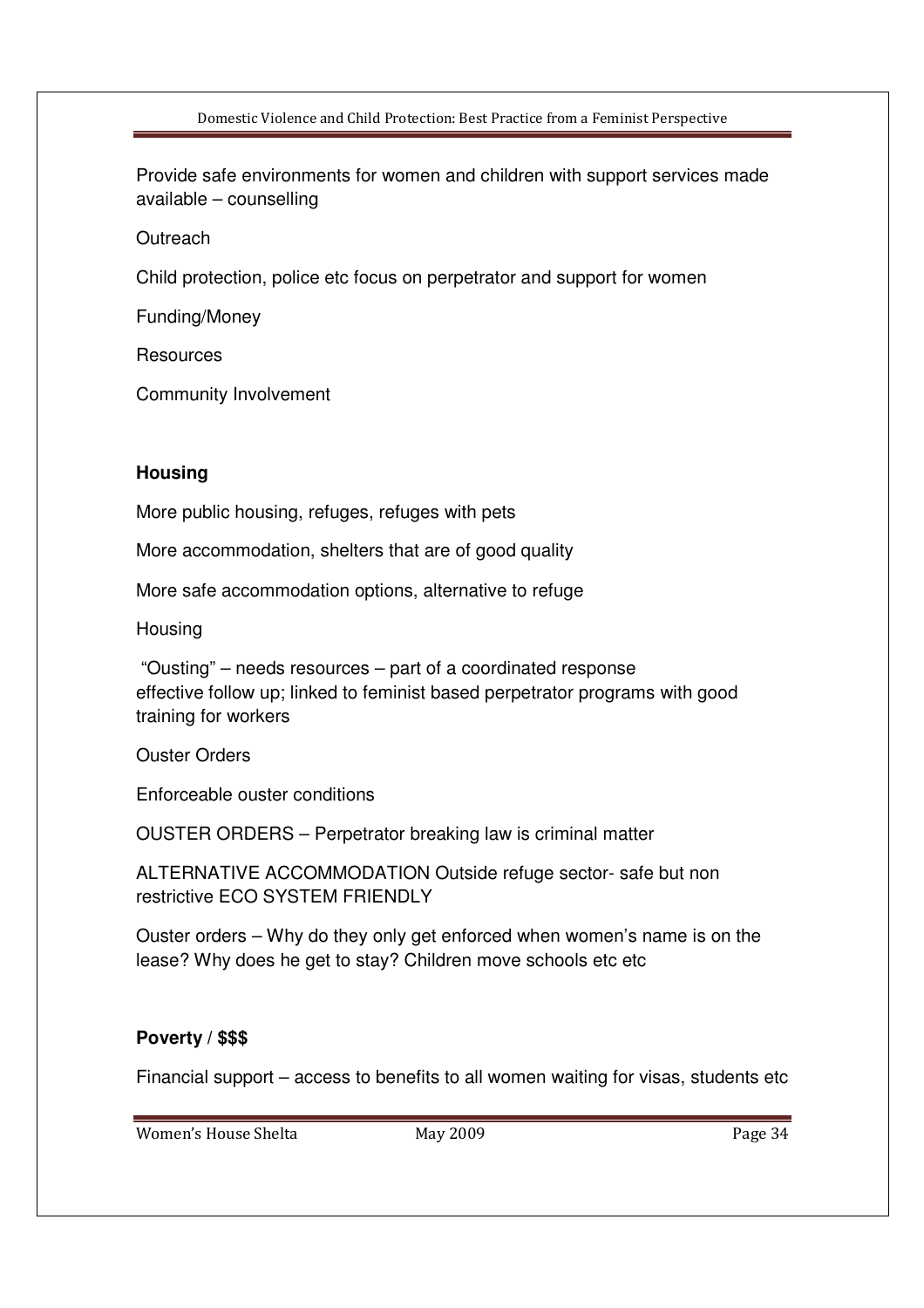Financial assistance

Funding/Money

#### **Focussing on Men / perpetrators**

Shift of focus from women's responsibility to perpetrator focus

Arrest man if he returns to women and kids so women is not responsible for him staying away

Perpetrator to be accountable; 1 breach and you are jailed

Arrest men (exclusion orders with Domestic Violence Protection Orders) if they live with women and kids

Child protection, police etc focus on perpetrator and support for women

More mandatory programs for perpetrators

Court mandated intervention services for perpetrators

Mandated Perpetrator Programs

Ankle monitors

Places for men to be sent who are perpetrators of DV

Perpetrator mandated to leave. Safety of women and children important therefore monitor perpetrators - ankle monitor, perpetrator programs

Court mandated intervention and intensive support to perpetrators

Public Shaming

More emphasis on removing the men

#### **Other**

Power taken from men in society

Men change attitudes – not entitled to submission from women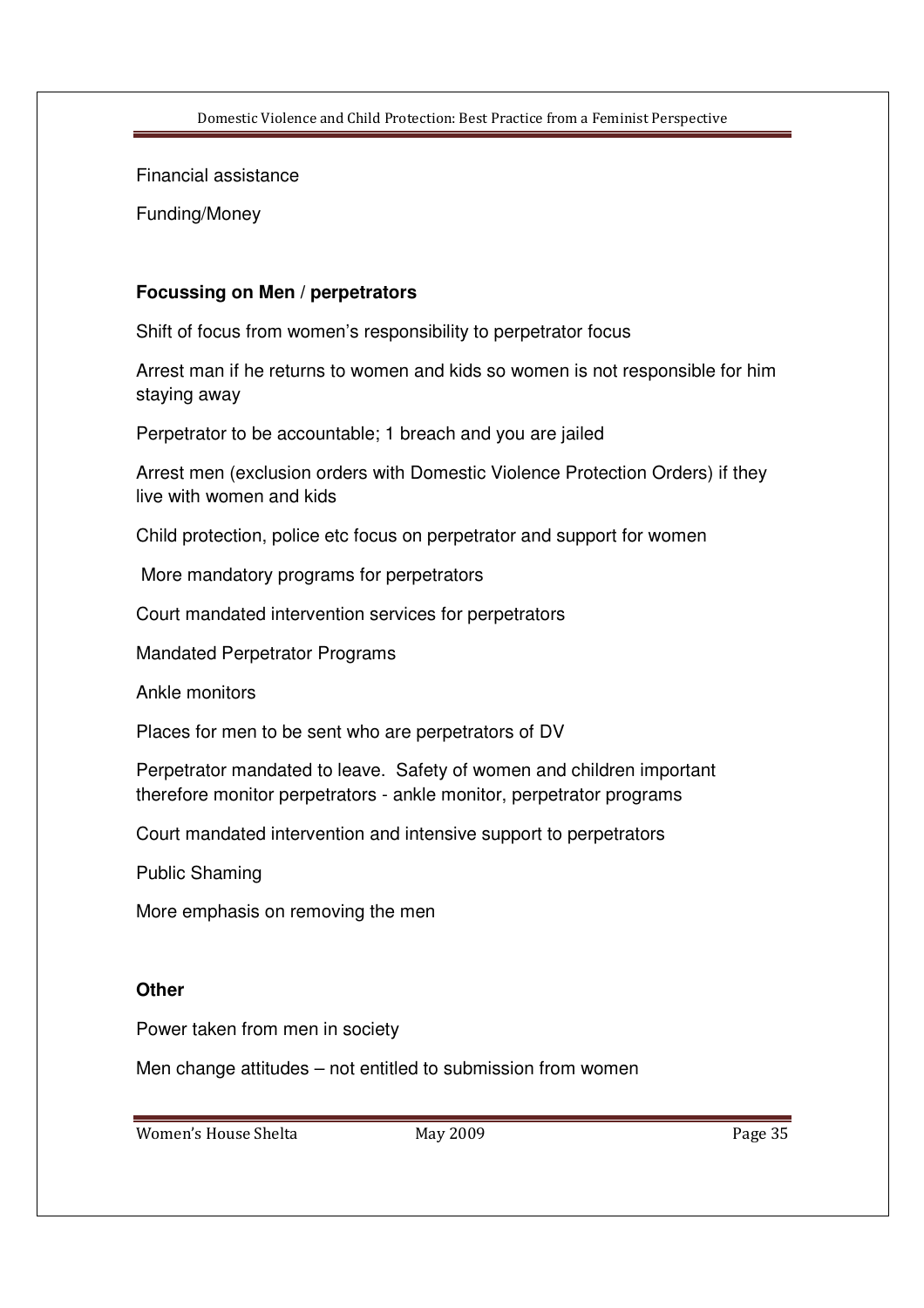Women's work valued so women have access to more \$\$

Forum for survivors/child survivors ground up change (sharing info, peer support, ideas related to real situation

Challenge – Structures and Systems (law, justice, medical, education, politics) + power structures for equality and equity of all

Bottom-up approach

Funding for fundamental human rights

Human Rights Declaration for Australian people

**Castration** 

Forum for survivors / child survivors

More understanding from other services etc Centrelink

Eco Systems Safety for women and children – schools, community hubs, domestic violence services, Police

Domestic Violence specialist skills recognised and integrated into other contexts

Domestic Violence SPECIALIST SKILLS knowledge recognised and integrated into other contexts e.g. Child Protection, schools, police

Human Rights Declaration/Framework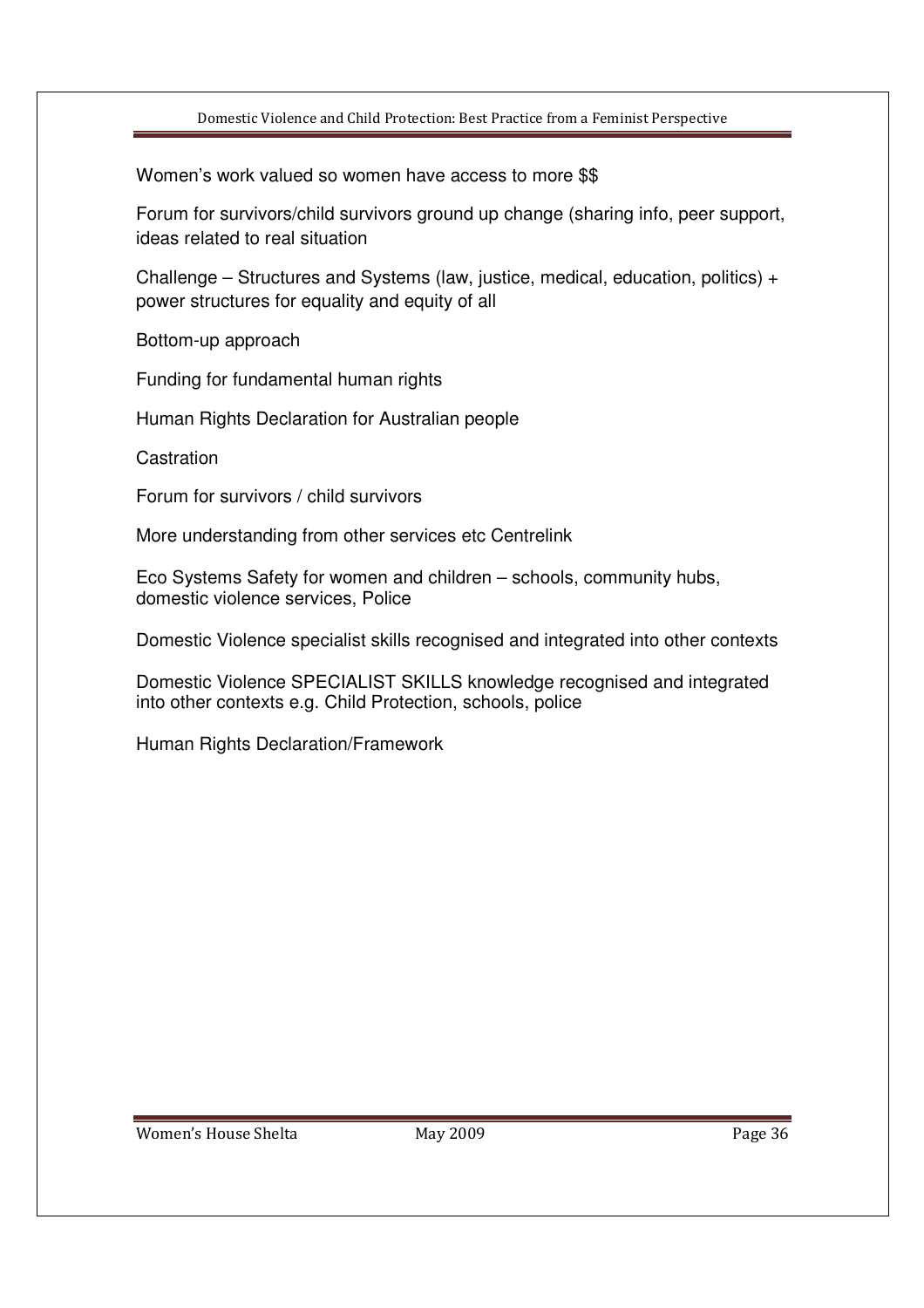# **Summary of forum themes**

Domestic violence is commonly characterised as interpersonal conflict, according to forum participants. The attitudes of child protection workers were thought to reflect common societal attitudes.

Workers at the forum identified that men's violence is normalised and women are blamed for being abused. Many child protection interventions are seen to focus on mothers, with women required to "jump through many hoops" in order to meet the demands of case plans. Violent men seem to be guaranteed at least supervised contact while women become compliant with case plan demands in order to see their children or have their children returned to their care.

Those attending the forum thought that interventions should focus on perpetrators, and that women and children should be offered support and resources such as money, childcare and housing.

Child protection policies and practices were thought to compound the victimisation of women and children survivors of violence. Women are disempowered in court processes as they are often intimidated and seen as lacking credibility.

A recurring theme in the forum was the impact of poor cross-cultural practice on outcomes for women and children experiencing violence. This was identified as an issue across government departments and in the non-government sector as well. A failure to account for the cultural context in which women and children exist can result in interventions that are not only inappropriate and unnecessary, but also potentially traumatic.

Child protection assessments mirror the beliefs, values, class and cultural lens of those making assessments, according to those at the forum. Workers said the department needs to act on evidence, rather than hear-say and needs to make the removal of children a last resort.

The child protection system is seen to be driven by time frames, fear, avoidance of 'risk' (to the government) and knee-jerk reactions.

The Child protection system places unrealistic demands on its staff, who are often young, inexperienced, under-resourced and overloaded with high-level cases.

Some areas of police practice were identified as aiding perpetrators. Police failure to act on breaches of domestic violence protection orders was described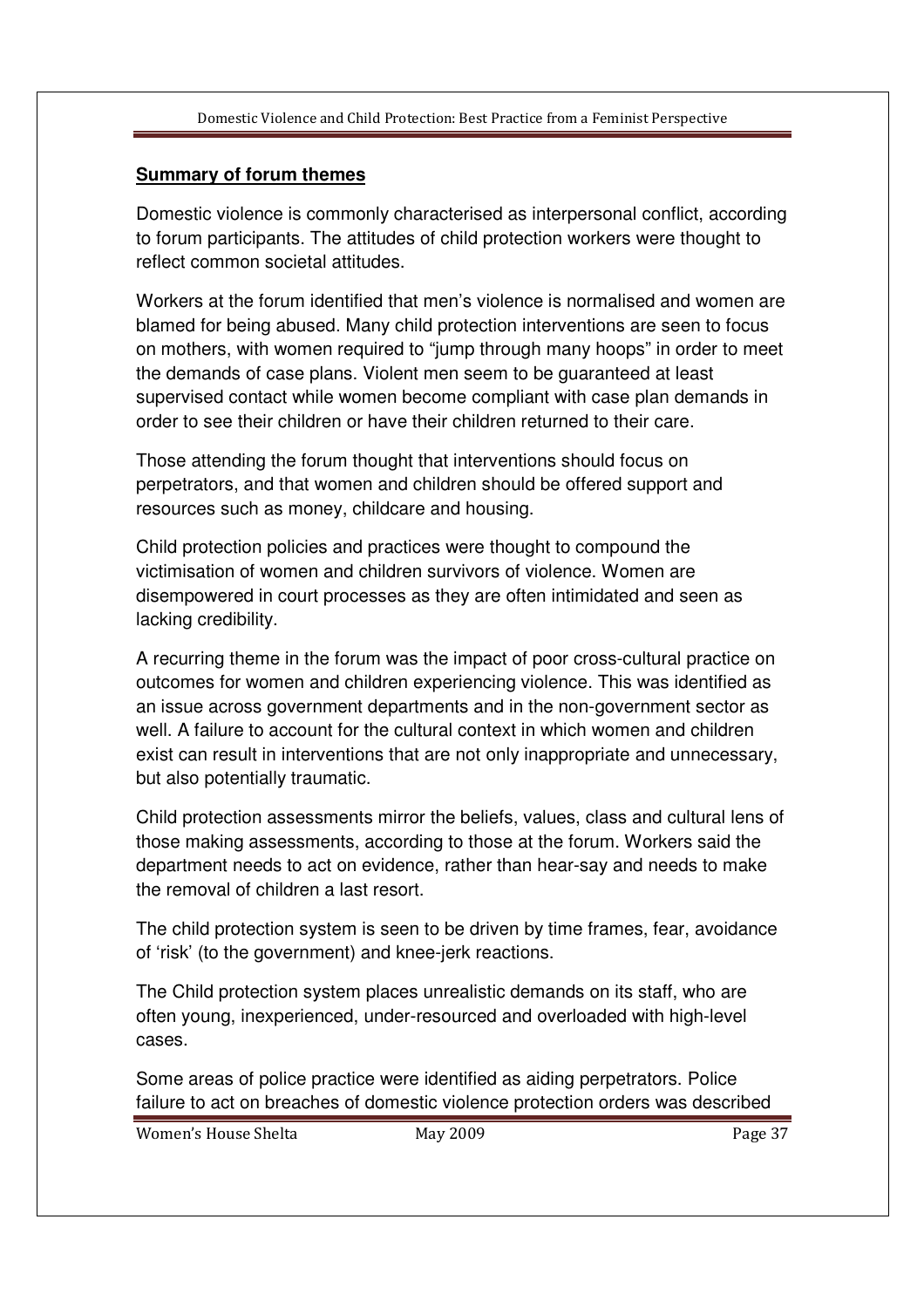as giving perpetrators a "license to use further violence". While police Domestic Violence Liaison Officers were said to do some great work, workers at the forum generally felt that police lack an understanding of the dynamics of domestic violence and often side with perpetrators. Aboriginal and migrant women were thought to be less likely to call police for protection.

Many workers felt that various government systems fail to hold men accountable for their violence and fail to recognise the power that perpetrators have. Men may appear logical and together whereas women who've been abused may appear to be not coping and emotional.

Workers at the forum identified many barriers to women and children remaining safe from violent men. Women and children attempting to leave violent men may be the target of escalating violence. Other barriers to safety discussed at the forum included threats to kill, poverty, lack of affordable and appropriate housing, a lack of child care and the Family Law System.

The Police, Family Law and Child Protection Systems and many non-government support services need to incorporate an understanding of post-separation violence into their framework and work-practice.

Most forum participants named the Family Law System as an area adversely effecting child safety. Many workers thought that the pressure to consider shared parenting has lead to dangerous parenting arrangements, with women and children unable to get away from perpetrators. They also believed that fathers' rights have become more important than children's rights. Workers attending the forum said that the divide between federal and state laws and courts has lead to fragmentation and that this endangers women and children experiencing violence. A review of the Family Law System is needed and safety needs to be prioritised.

Women's refuges came under scrutiny in terms of practices relating to child safety. While some women may find their time in refuge an empowering and liberating experience, refuges can also be depressing, isolating places where women become dependent upon refuge staff. There may be many limits placed on women due to safety concerns or because of particular refuge rules. Some shelter policies continue to blame women and pathologise women and children escaping violence. Refuge workers who supervise visits or make child safety notifications inappropriately blur the distinctions between support workers / advocates and the child protection system. We need to look at ways we can build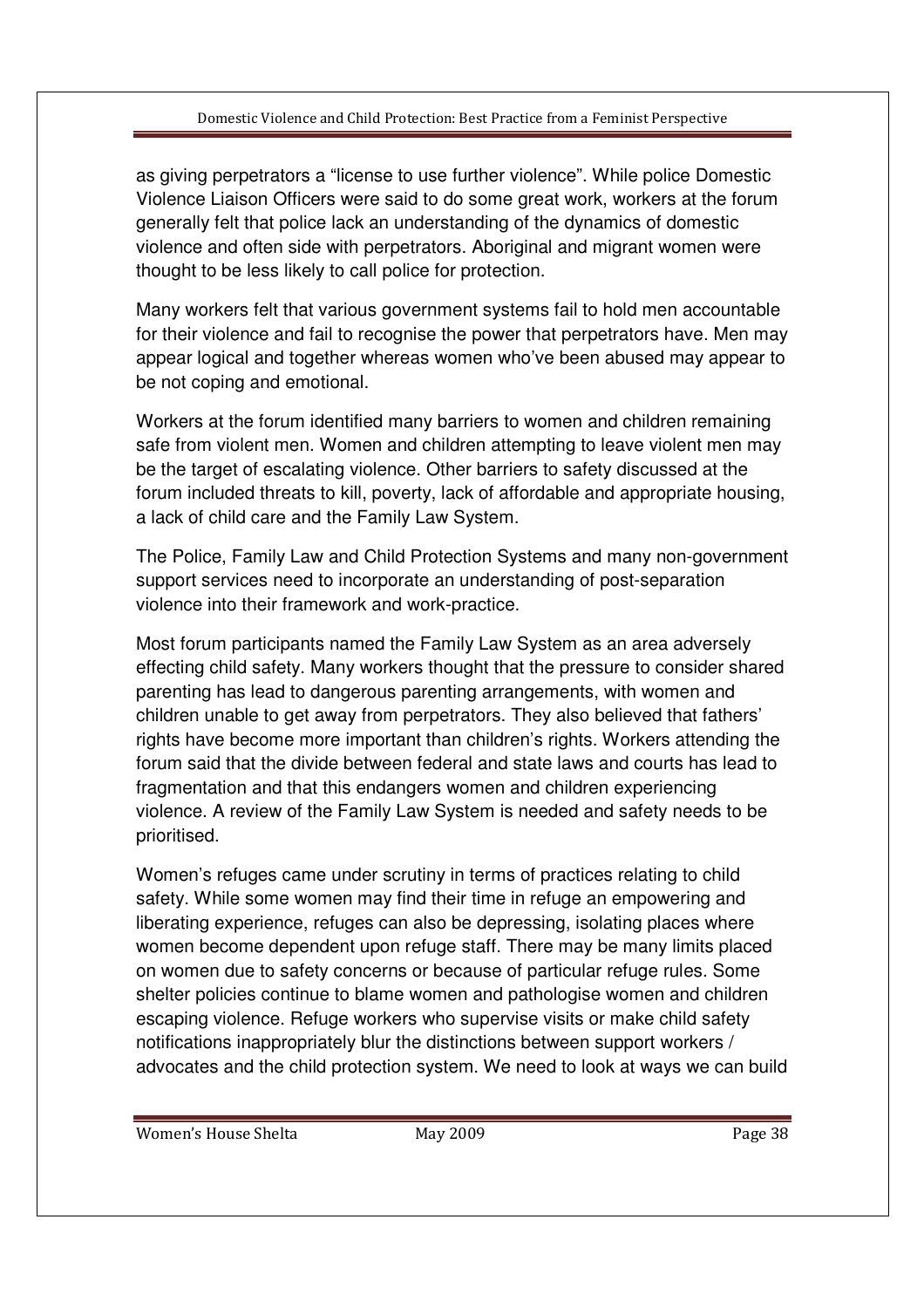women's connection with others, promote women's autonomy and minimise the negative effects of needing to hide from violent men.

Many participants suggested that domestic violence services, in their role as advocates for women and children, should develop a working relationship with their local Department of Child Safety area office.

Another common theme raised was housing. Domestic violence was identified as a major cause of homelessness. There is not enough affordable and appropriate housing / accommodation of all types. Ouster orders may have some benefits but women attending the forum raised strong concerns in regards to the safety of women and children.

In order to prevent future violence against women, many forum attendees thought that school programmes such as those that address violence and masculinity, would be valuable.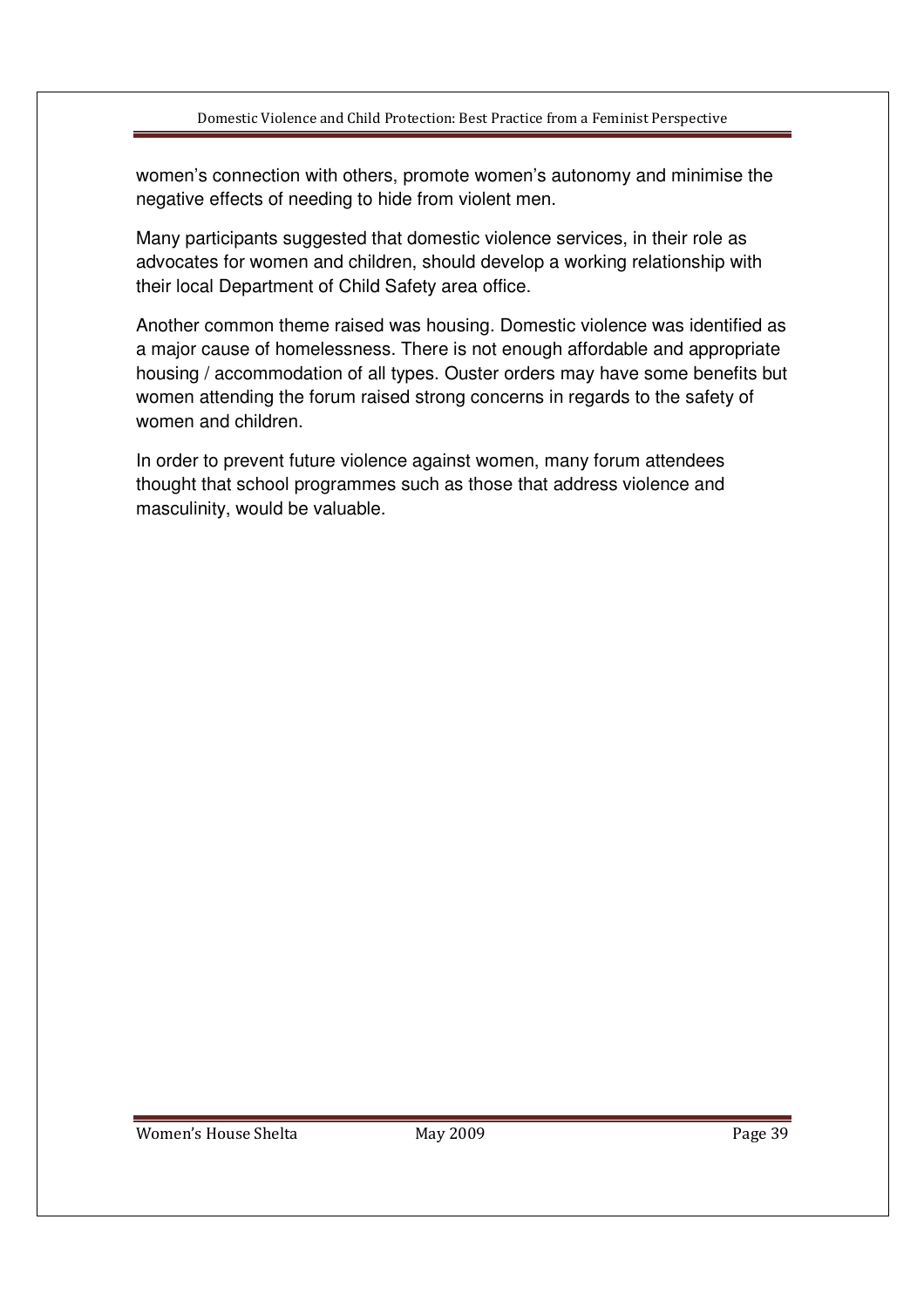## **Practice Recommendations**

Upon reflection, these recommendations for practice seem totally inadequate when what we need to change are our institutions and social structures that perpetuate oppression – men's domination of women and children, racism and white supremacy, poverty and privilege etc. However, we hope that some changes, such as those suggested below, can be a small start towards a safer future for women and children in Queensland.

## **1) Problem**

**The "Invisible man" (interventions focus on mothers and leave perpetrators free of scrutiny and demands)**

#### **Solution**

**1a) The Department of Child Safety needs to find ways to make violent men the focus of their interventions.**

#### **2) Problem**

**Children are removed from mothers because of men's violence** 

**Solution** 

**2a) As above and –** 

**2b) Interventions such as exclusion orders could be introduced to arrest perpetrators residing with children and their mothers, rather than expecting women to control the perpetrators' movements. However, it should be noted that this type of intervention may not work for all women.** 

**2c) In their capacity as advocates, domestic violence agencies could improve outcomes for women and children by networking with their local Department of Child Safety area office. Workers must, however, be careful to maintain the distinction between their role as advocates and the role of Department staff.** 

Advocates must offer absolute confidentiality, a clear commitment to the safety needs of a woman, and the ability to speak out on behalf of women without risking reprisal—conditions that do not exist when we merge with the institutions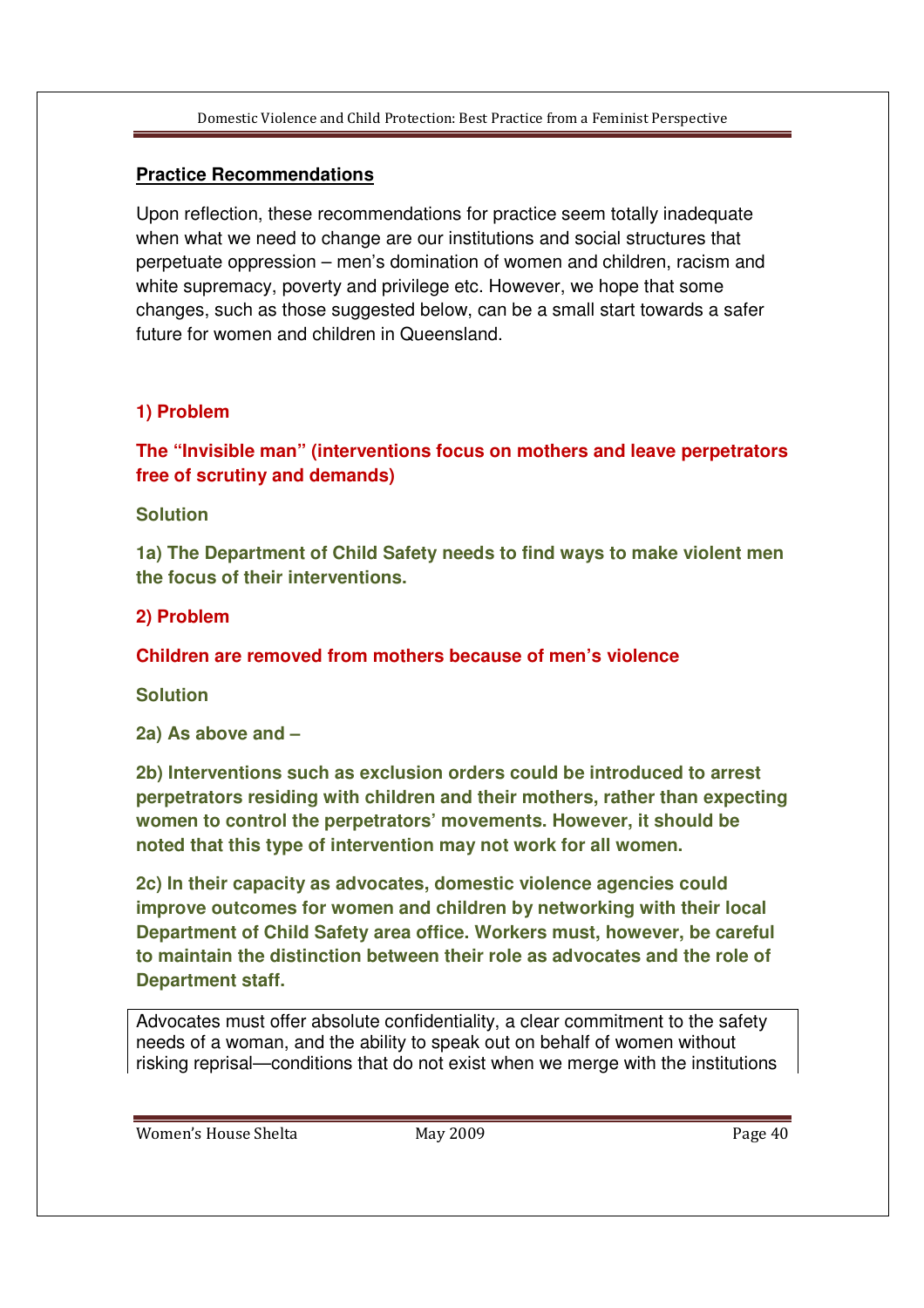that we are committed to changing. (Ellen Pence, Advocacy on Behalf of Battered Women, page 9; Chapter 17 of "Sourcebook on Violence Against Women", pp. 329-343, copyright © 2001 Reprinted by Permission of Sage Publications, Inc., www.Sagepub.com )

**2d) An understanding of post-separation violence – where men continue to use violence against women and children after separation - needs to be incorporated into all work with survivors and perpetrators of domestic violence.** 

## **3) Problem**

**Women blamed and further victimised** 

**Solution** 

**3a) Women shouldn't be held responsible for men's violence against them and their children.** 

## **3b) Children may be safer when they are not viewed in isolation from their mothers**

"As best practice in the child protection field has identified, 'the best interests of children in families with domestic violence cannot be separated from the best interests of their mothers' (Aron & Olson 1997, p.7)."

Dr Lesley Laing; Children, young people and domestic violence, page 21; from http://www.austdvclearinghouse.unsw.edu.au/PDF%20files/issuespaper2.pdf

"Partnerships with battered mothers are an essential element to safety. Courts and child welfare systems that have integrated domestic violence specialization operate from a belief that helping mothers stay safe is in the best interests of their children and is directly correlated to children's safety." (Taggart and Litton, 2008, Reflections from the Field: Considerations for Domestic Violence Specialists

http://www.thegreenbook.info/documents/Reflections.pdf

## **4) Problem**

#### **Unrealistic and unfair demands and scrutiny placed on women / mothers**

**Solution** 

**4a) Those working with mothers should consider the context in which the family exists. What are the barriers to safety? Does the planned**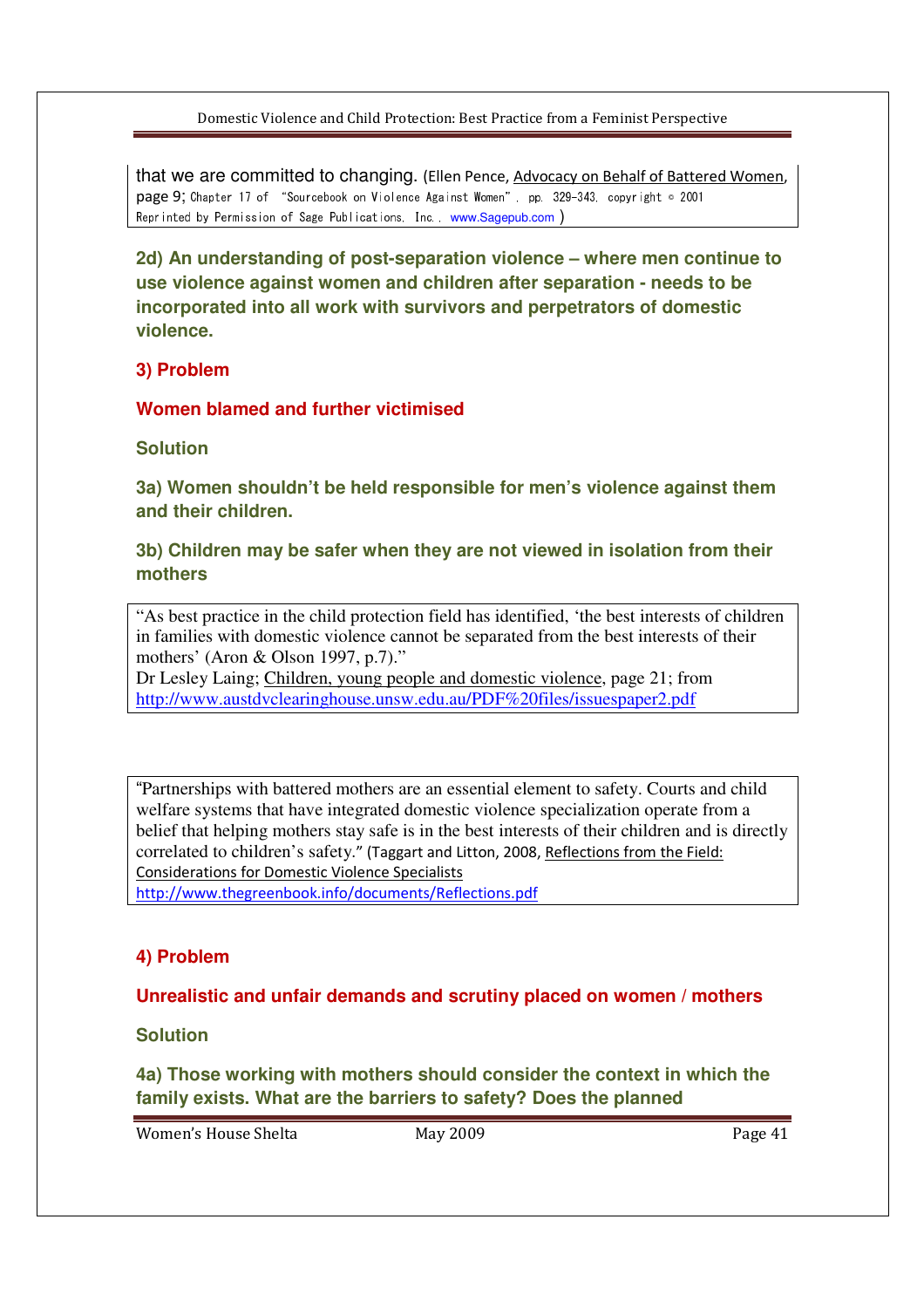**intervention account for the ways in which the perpetrator has impeded the mother's care of and relationship with, her children? Will the planned intervention result in increased safety for the mother and her children?** 

**4b) Protective mothers and their children should be offered resources to meet their need for safety, interpreting, accommodation, income, childcare, emotional support (if requested), legal advice and support to obtain court orders.** 

**4c) See solution 1**

**5) Problem** 

**Government / Department of Child Safety seen to be reactive and defensive and concerned with "risk management" (actions centre on protecting govt from criticism)** 

#### **Solution**

**5a) Government / Department of Child Safety needs to learn from mistakes and proactively protect women and children**

## **6) Problem**

**Poor practice re cross-cultural awareness and use of interpreters, impacts on child protection outcomes and safety of women and children**

#### **Solution**

**6a) Need to use appropriately qualified interpreters and improve crosscultural work practice and awareness in all areas of the govt and nongovernment work regarding child protection / domestic violence.**

## **7) Problem**

**The Family Law System is endangering women and children. Women and children are unable to move away or hide from perpetrators.** 

## **Solution**

**7a) Department of Child Safety staff need to "take sides" to protect children and their mothers. Providing statements to the Family Law Courts which identify protective parents and outline safety concerns should be seen as acting in the best interests of children.**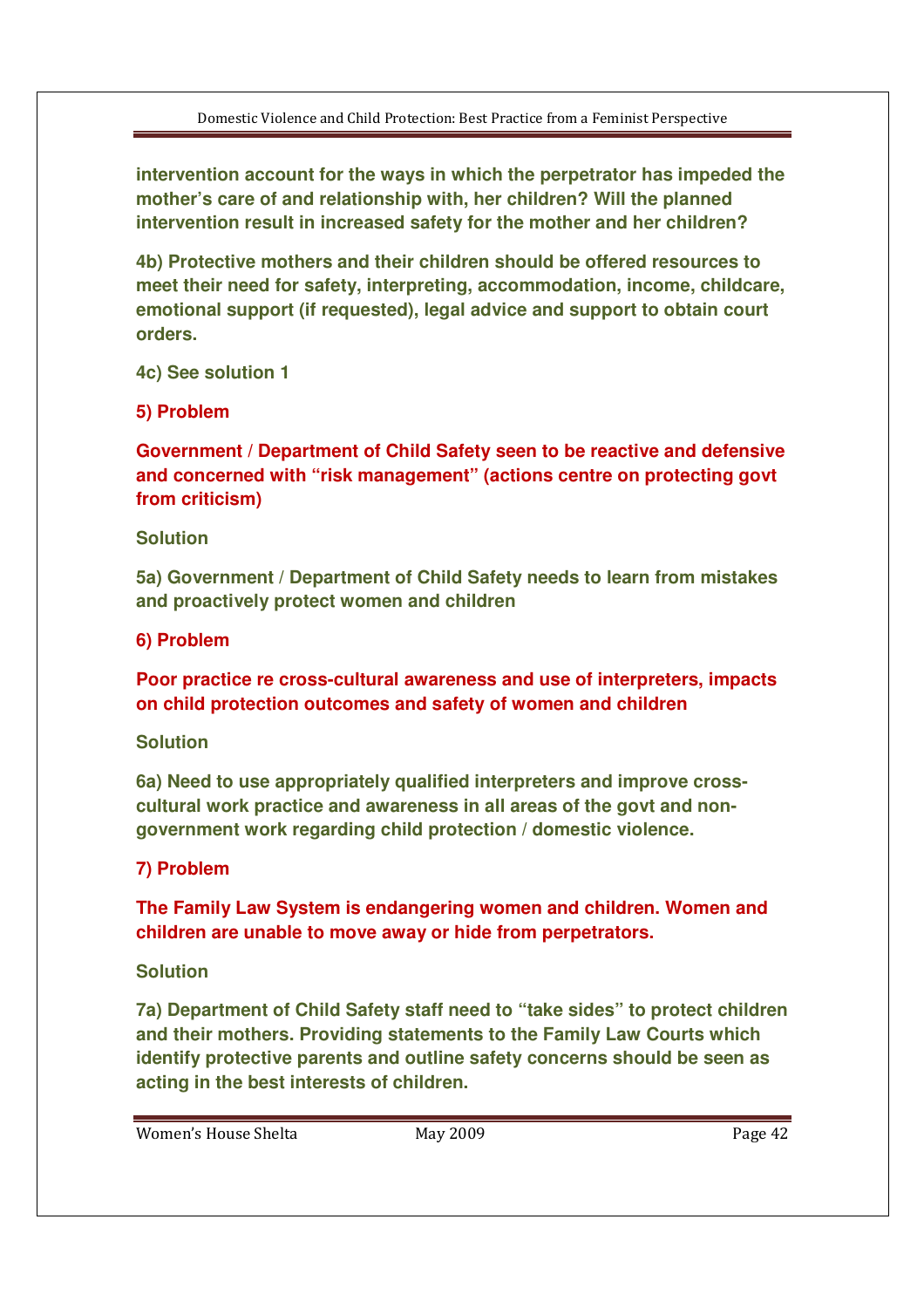**7b) The Family Law System and Child Protection System need to better integrate their operation to prevent fragmentation** 

**7c) Safety needs to be made the primary consideration in Family Law.** 

**7d) Refer to solution 2d.**

## **8) Problem**

**Domestic Violence is seen as conflict or relationship breakdown, anger or substance abuse issue. In the child protection system, this can result in inaccurate assessments, which in turn can lead to unsafe and unfair interventions.**

#### **Solution**

**8a) Need for community education.** 

**8b) Need for a critical examination review of the underlying assumptions on which assessments are based in all areas relating to child protection and domestic violence.** 

**8c) A "Praxis" style Safety and Accountability audit of the Queensland child protection system could be undertaken.**

It can be argued that the best way to operate within institutions is to make these frameworks and institutional directives, which are key to case processing, transparent by asking, first, whether they serve to protect victims of abuse; and, secondly, whether they hold abusers and those who intervene accountable for the safety of victims. (Pence, E., Mitchell, S., Aoina, A. (2007). Western Australia Safety and AccountabilityAudit of the Armadale Domestic Violence Intervention Project, Page 15)

## **9) Problem**

**Women arrested for domestic violence or assessed as a perpetrator by the Department of Child Safety staff.** 

**Solution** 

**9a) Police and child protection workers need to identify the "predominant aggressor".** 

**10) Problem**